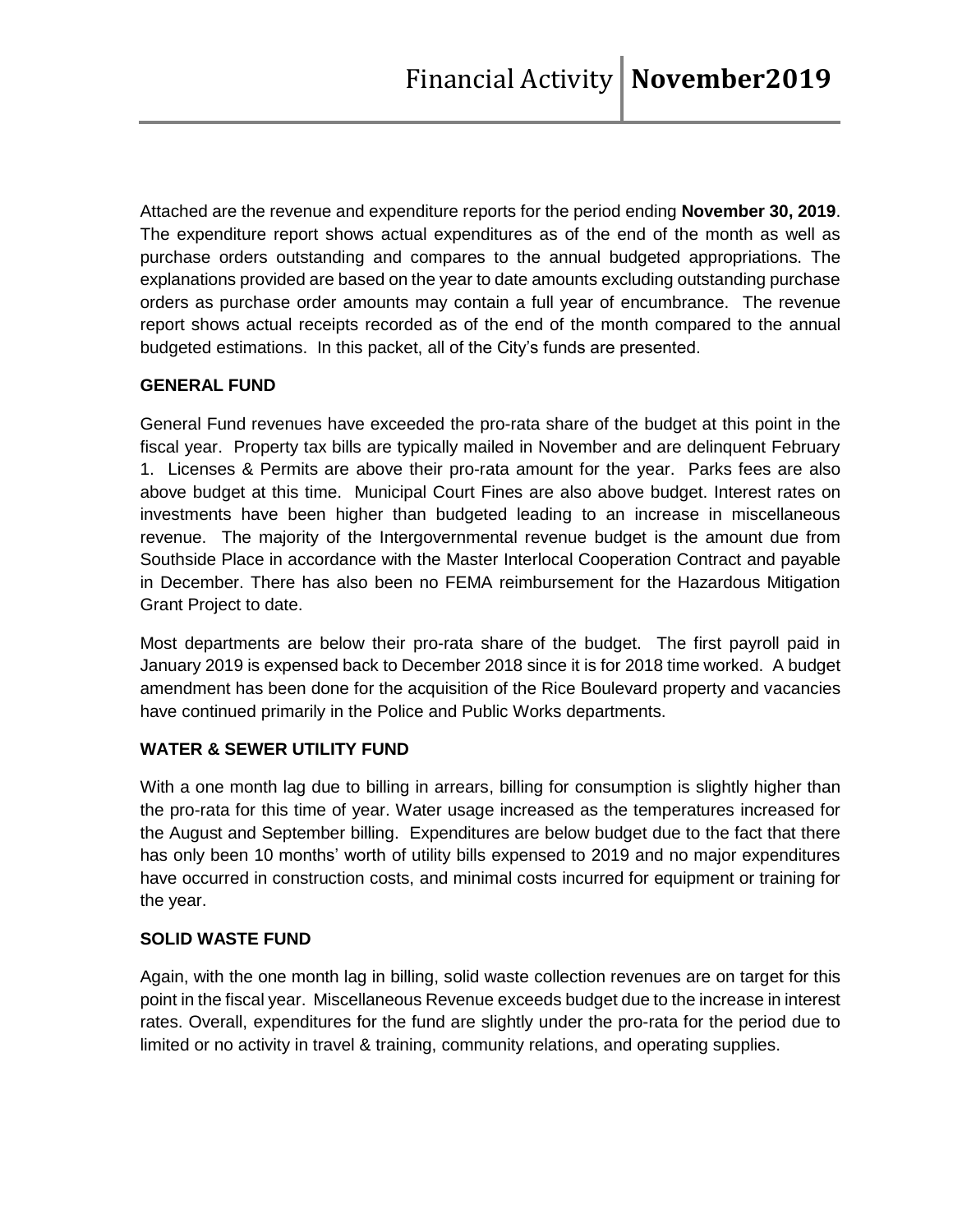## **TECHNOLOGY MANAGEMENT FUND**

Technology is integral to the City's ability to provide efficient and necessary services to the citizens. The Technology Management Fund was created to centralize those expenditures, consolidate the management of the resources needed to maintain existing systems and to deploy new solutions.

Revenues are as expected for the current period. Total expenditures are on target for the period. Expenditures for the Directv digital upgrade at the recreation center and the MOD Bus upgrade were not planned for in the 2019 budget causing the equipment maintenance line item to be over budget.

#### **VEHICLE REPLACEMENT FUND**

The Vehicle Replacement Fund finances the purchase of vehicles routinely used in providing City services. Each department makes contributions to the fund based on the estimated life and replacement cost of the vehicles it uses. The fund purchases vehicles when a combination of age and repair cost indicates the machine or vehicle has reached the end of its service life; therefore, the expenditures patterns do not follow the pro-rata model. To date, 3 police vehicles have been purchased, an F-150 for the Public Works Operation department, and the refurbishing of the solid waste trucks. Automobiles are under budget after the budget amendment that was passed in August for the unforeseen replacement of 2 police vehicles and related ancillary equipment. The expenses for the 2 new vehicles will be incurred in the next month. Light trucks are over budget due to the unexpected higher costs of the upfit and side mounted toolboxes for the new Public Works truck. Trucks is over budget due to the ordering of a new solid waste truck that was originally ordered and budgeted for in 2018 but had to be canceled. A budget amendment will be done at the end of the year for this item.

#### **ASSET REPLACEMENT FUND**

The Asset Replacement Fund (formerly known as the Equipment Replacement Fund) finances the purchase of assets routinely used in providing City services. The fund operates in the same manner as the Vehicle Replacement Fund in that each department makes contributions to the fund based on the estimated life and replacement cost of the equipment it uses. The fund purchases equipment when a combination of age and repair cost indicates the equipment has reached the end of its service life; therefore, the expenditures patterns do not follow the pro-rata model.

Due to an increase in interest rates the City is above budget in the revenues. To date, the expenses that have been incurred are for the 12 SCBA kits for the Fire department, the resurfacing of features at Colonial Park pool, chemical controller, the replastering project at the recreation center, water pump replacement, and the purchase of new cardio equipment for the recreation center.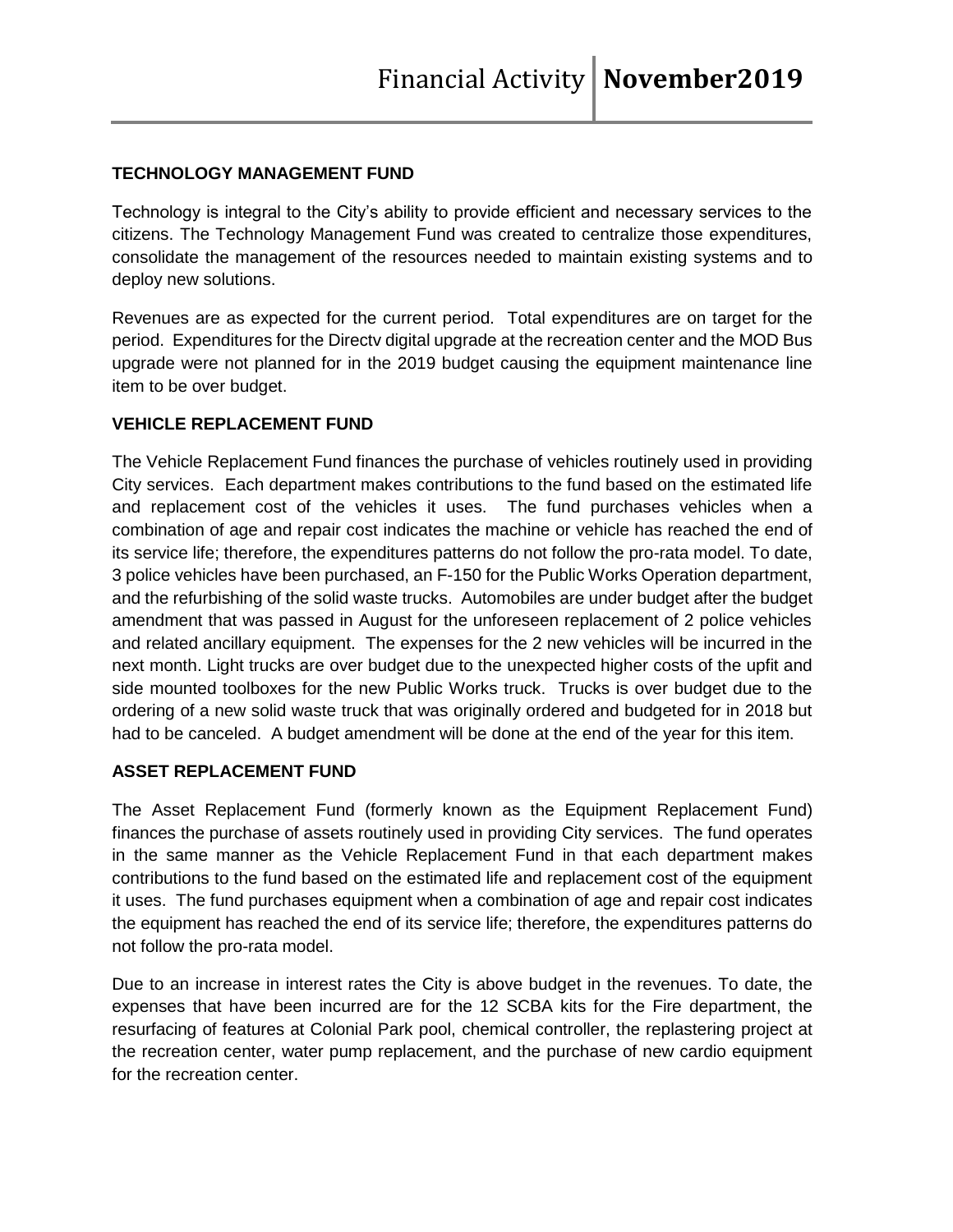### **EMPLOYEE BENEFIT FUND**

The Employee Benefit Fund facilitates accounting and oversight for the cost of healthcare, Worker Compensation, dental plans, employee tuition, and other benefits. Miscellaneous revenue exceeds budget due to the increase in interest rates. Vacancies across several departments have caused the charges for service revenue line item as well as expenses to be below the pro-rata amount for the period.

## **DEBT SERVICE FUND**

The Debt Service Fund is established by ordinances authorizing the issuance of general obligation bonds and Certificates of Obligation. The City uses debt financing to fund large capital investments. Streets, drainage, water and wastewater systems are all constructed with borrowed funds. Property tax dollars do not finance all of the City's bonded debt service. The Water and Sewer Fund also provides funds to repay debt. Funding the 2019 debt service payments requires an ad valorem tax rate of \$.12403 per \$100 of assessed value in tax year 2019, a decrease of \$0.00063 per \$100. Debt Service payments are due semi-annually on February 1 and August 1. Principal and interest is paid February 1 and interest only is paid August 1. The payment of the bond principal and interest made in February and July is what makes the expenditures above the pro-rata for this period.

# **CAPITAL PROJECT FUNDS**

Capital Project Funds are used to account for the purchase or construction of equipment, property, and buildings. West University Place has 5 active capital project funds. They are the Capital Project, Capital Reserve, 2019 Certificates of Obligation, Transportation Improvement, and Water & Sewer Capital Funds. Funds were received from FEMA for the Public Assistance subgrant in July. Again, earnings on investments revenue are above projected budget due to the increased interest rates. The revenue for the 2019 CO's is from debt issued in June 2019 for the Virtual Gate project. Expenses incurred to date in 2019 are for roadway repairs, Buffalo Speedway Project, Virtual Gate Project, Kilmarnock retaining wall, Public Works parking lots, Animal Control shelter, Lift Station lining, Water System Chlorimination upgrades, Sewer Inflow & Infiltration Deduction/Reduction, WWTP Security improvements, Liftstation Lining project, WWTP Weir replacement, and WWTP Master Plan study.

#### **SPECIAL REVENUE FUNDS**

Special Revenue Funds are created to account for the proceeds from specific revenue sources that are restricted to expenditures for specific purposes. The City has 10 active Special Revenue Funds in 2019. Not all expenditures can be anticipated enough to include in the original budgeting process. Budget amendments for 2019, if necessary, will be made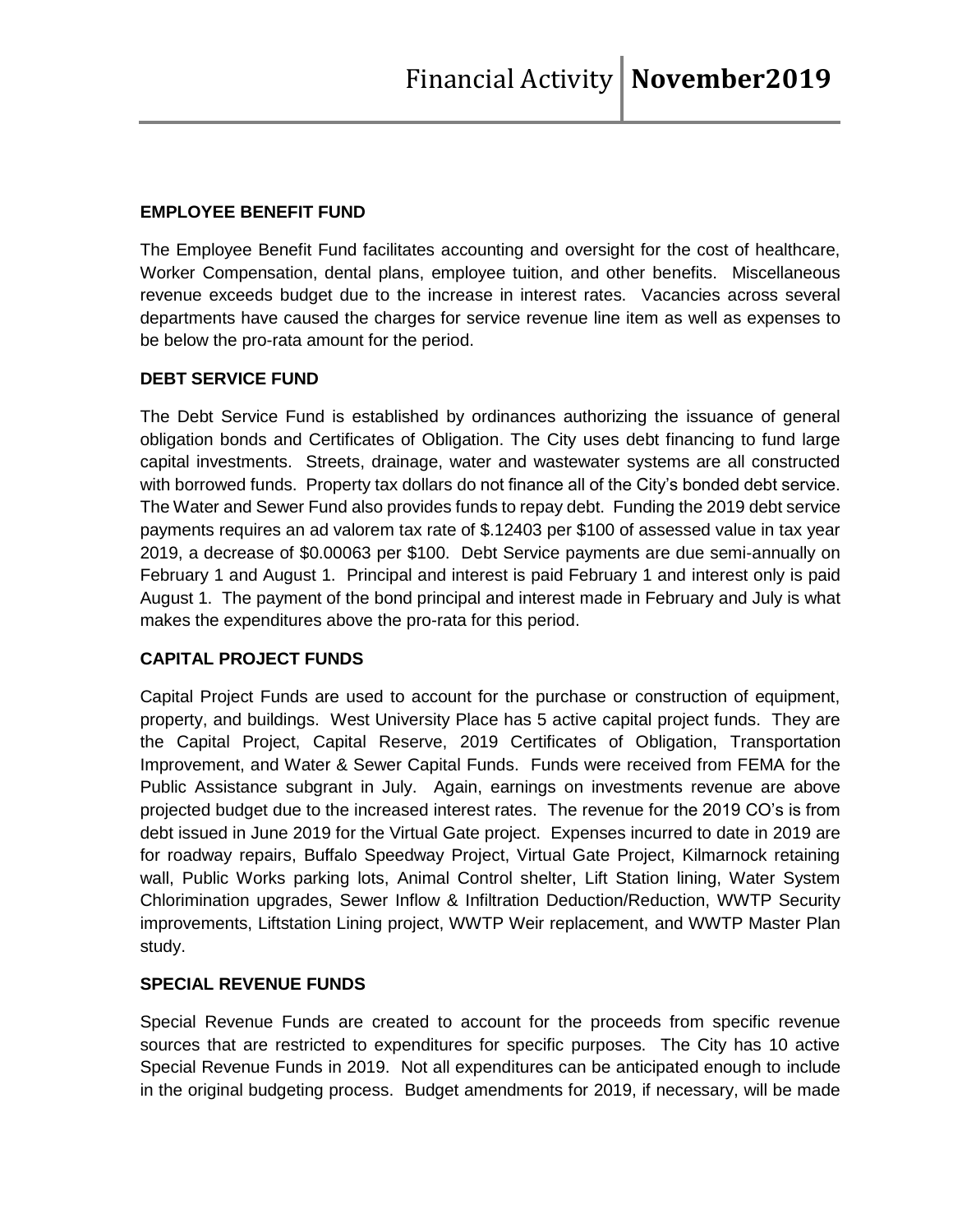at year end to reconcile any affected accounts. The majority of the revenues are above the pro-rata for this period. The large expenditures to date are for physicals for Fire personnel, Recycling/Trash cans for the parks, Whitt Johnson park improvements, Park & Recreation Center Safety & Customer Service Improvement project, the transfer from the Metro General Mobility Fund to the Transportation Improvement Fund, and the purchase of trees for the annual tree planting program.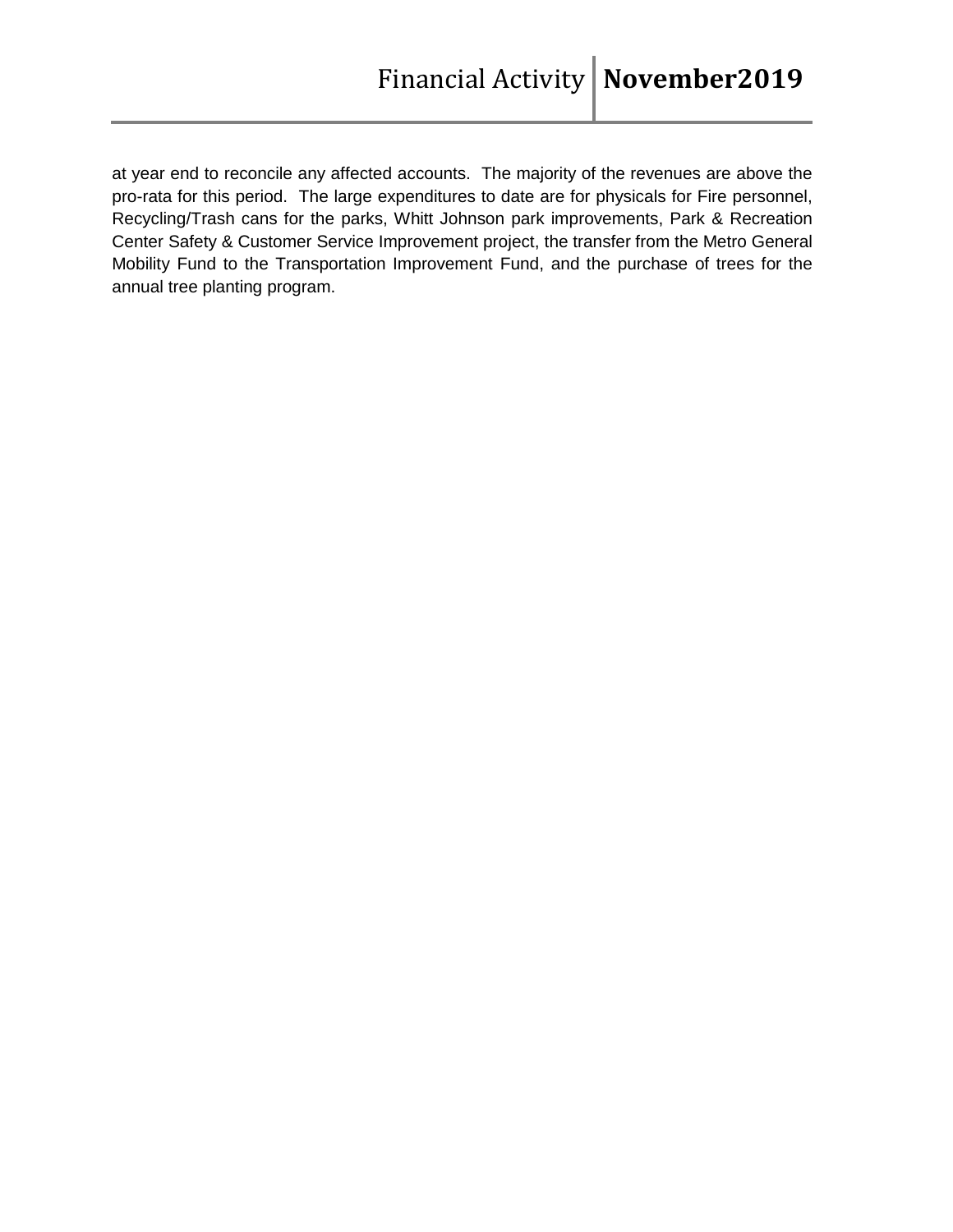#### **City of West University Place GENERAL FUND November 30, 2019**

|                                  |                        |                       |                   | Outstanding<br><b>Purchase</b> | Amount        | <b>YTD Actual</b><br>as a % of | <b>YTD Actual +</b><br>Outstanding<br><b>Purchase</b><br>Orders as a % |
|----------------------------------|------------------------|-----------------------|-------------------|--------------------------------|---------------|--------------------------------|------------------------------------------------------------------------|
|                                  | <b>Original Budget</b> | <b>Amended Budget</b> | <b>YTD Actual</b> | <b>Order Amount</b>            | Remaining     | <b>Budget</b>                  | of Budget                                                              |
| <b>REVENUES</b>                  |                        |                       |                   |                                |               |                                |                                                                        |
| Taxes                            | 14,130,868.00          | 14,130,868.00         | 14,152,029.66     | $\sim$                         | (21, 161.66)  | 100.15%                        | 100.15%                                                                |
| Licenses & Permits               | 527,500.00             | 527.500.00            | 666,885.96        | $\sim$                         | (139, 385.96) | 126.42%                        | 126.42%                                                                |
| Fines & Forfeitures              | 159,200.00             | 159,200.00            | 251,358.80        | $\sim$                         | (92, 158.80)  | 157.89%                        | 157.89%                                                                |
| <b>Charges for Services</b>      | 2,782,800.00           | 2,782,800.00          | 2,946,554.67      |                                | (163, 754.67) | 105.88%                        | 105.88%                                                                |
| Miscellaneous                    | 355,300.00             | 355,296.31            | 346,542.77        | (276.78)                       | 9,030.32      | 97.54%                         | 97.46%                                                                 |
| Intergovernmental                | 283,150.00             | 283,150.00            | 21.240.03         |                                | 261,909.97    | 7.50%                          | 7.50%                                                                  |
| Transfers In                     | 1,702,500.00           | 1,702,500.00          | 1,647,578.58      |                                | 54,921.42     | 96.77%                         | 96.77%                                                                 |
| <b>TOTAL REVENUES</b>            | 19,941,318.00          | 19,941,314.31         | 20,032,190.47     | (276.78)                       | (90, 599.38)  | 100.46%                        | 100.45%                                                                |
| <b>EXPENDITURES</b>              |                        |                       |                   |                                |               |                                |                                                                        |
| Administration                   | 1,623,685.00           | 1,673,685.00          | 1,330,834.96      | 129,865.58                     | 212,984.46    | 79.52%                         | 87.27%                                                                 |
| Finance                          | 2,207,500.00           | 2,887,500.00          | 2,603,515.72      | 120,185.72                     | 163,798.56    | 90.17%                         | 94.33%                                                                 |
| Police                           | 5.177.650.00           | 5,263,935.72          | 4,005,678.61      | 87,165.51                      | 1,150,174.97  | 76.10%                         | 77.75%                                                                 |
| Fire                             | 3,589,450.00           | 3,589,450.00          | 3,159,589.42      | 8,312.84                       | 421,547.74    | 88.02%                         | 88.26%                                                                 |
| <b>Public Works</b>              | 3,247,150.00           | 3,277,550.00          | 2,664,375.51      | 108,886.54                     | 504,287.95    | 81.29%                         | 84.61%                                                                 |
| Parks & Recreation               | 4,056,700.00           | 4,058,392.00          | 3,565,446.75      | 87,420.21                      | 405,525.04    | 87.85%                         | 90.01%                                                                 |
| <b>Transfers Out</b>             |                        |                       |                   |                                |               |                                |                                                                        |
| <b>TOTAL EXPENDITURES</b>        | 19,902,135.00          | 20,750,512.72         | 17,329,440.97     | 541,836.40                     | 2,858,318.72  | 83.51%                         | 86.12%                                                                 |
| <b>NET REVENUE (EXPENDITURE)</b> | 39,183.00              | (809, 198.41)         | 2,702,749.50      |                                |               |                                |                                                                        |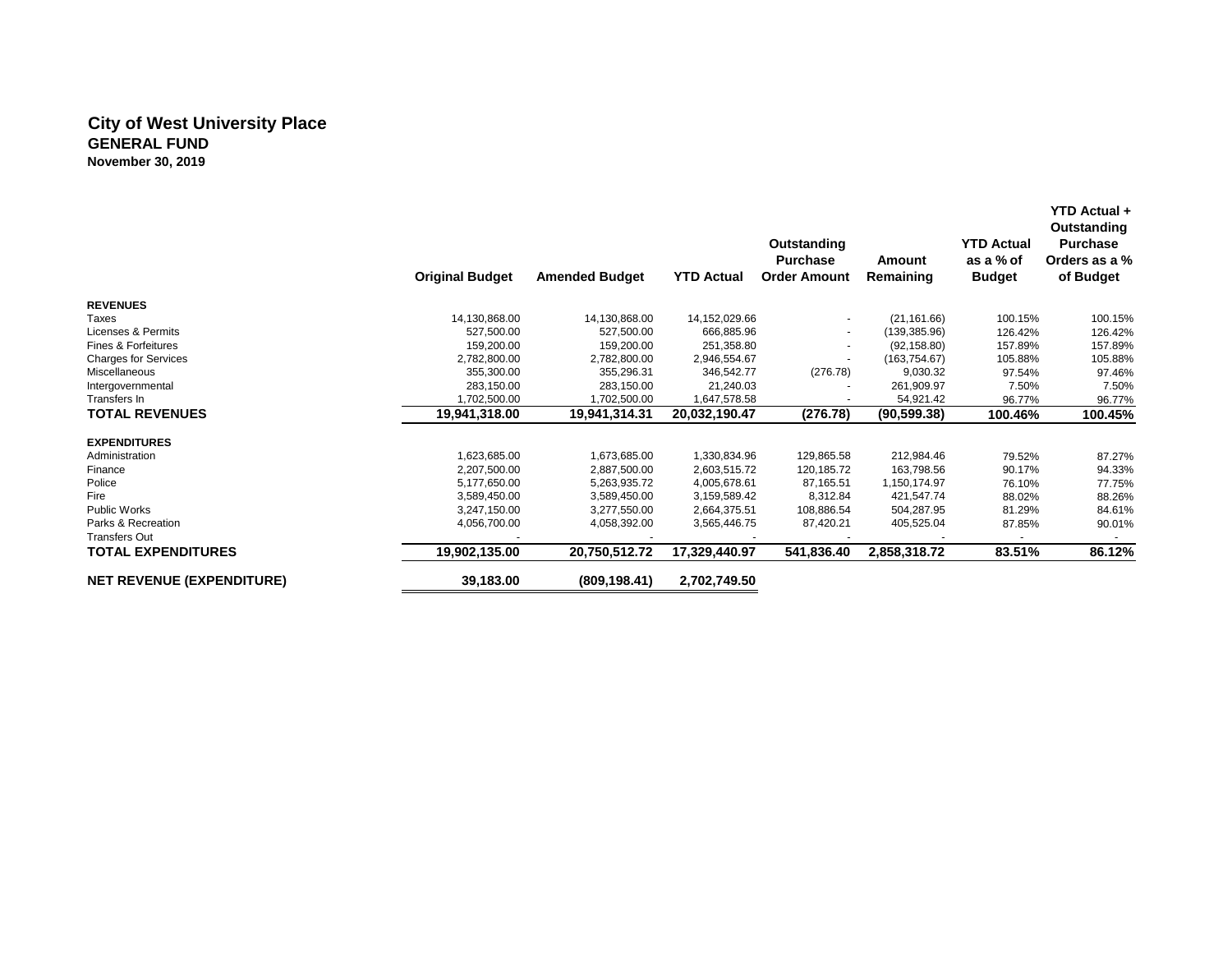### **City of West University Place WATER & SEWER FUND November 30, 2019**

|                                                   | Original<br><b>Budget</b> | Amended<br><b>Budget</b> | <b>YTD Actual</b> | Outstanding<br><b>Purchase</b><br><b>Order Amount</b> | Amount<br>Remaining | <b>YTD Actual</b><br>as a % of<br><b>Budget</b> | YTD Actual +<br>Outstanding<br><b>Purchase</b><br>Orders as a %<br>of Budget |
|---------------------------------------------------|---------------------------|--------------------------|-------------------|-------------------------------------------------------|---------------------|-------------------------------------------------|------------------------------------------------------------------------------|
| <b>REVENUES</b>                                   |                           |                          |                   |                                                       |                     |                                                 |                                                                              |
| <b>Charges for Services</b>                       | 7,975,000.00              | 7,975,000.00             | 6,883,056.40      | $\overline{\phantom{a}}$                              | 1,091,943.60        | 86.31%                                          | 86.31%                                                                       |
| Miscellaneous                                     | 7,000.00                  | 7,000.00                 | 19,221.58         |                                                       | (12, 221.58)        | 274.59%                                         | 274.59%                                                                      |
| <b>Other Financing Sources</b>                    |                           |                          |                   |                                                       |                     |                                                 |                                                                              |
| <b>TOTAL REVENUES</b>                             | 7,982,000.00              | 7,982,000.00             | 6,902,277.98      | $\blacksquare$                                        | 1.079.722.02        | 86.47%                                          | 86.47%                                                                       |
| <b>EXPENDITURES</b>                               |                           |                          |                   |                                                       |                     |                                                 |                                                                              |
| Finance                                           | 246,800.00                | 246,800.00               | 198,019.06        | 2,114.76                                              | 46,666.18           | 80.23%                                          | 81.09%                                                                       |
| Public Works                                      | 4,291,050.00              | 4,291,050.00             | 3,449,549.72      | 548,045.43                                            | 288,871.48          | 80.39%                                          | 93.16%                                                                       |
| Debt Service                                      |                           |                          |                   |                                                       |                     |                                                 |                                                                              |
| Transfer To General Fund                          | 1,250,000.00              | 1,250,000.00             | 1,145,833.33      |                                                       | 104,166.67          | 91.67%                                          | 91.67%                                                                       |
| Transfer to City Hall Expansion Construction Fund |                           |                          |                   | $\blacksquare$                                        |                     |                                                 |                                                                              |
| Transfer to W&S CIP Fund                          | 900,000.00                | 900,000.00               | 825,000.00        | $\blacksquare$                                        | 75,000.00           | 91.67%                                          | 91.67%                                                                       |
| Transfer to Debt Service Fund                     | 1,196,038.00              | 1,196,038.00             | 1,096,368.17      |                                                       | 99,669.83           | 91.67%                                          | 91.67%                                                                       |
| <b>TOTAL EXPENDITURES</b>                         | 7,883,888.00              | 7,883,888.00             | 6,714,770.28      | 550.160.19                                            | 614,374.16          | 85.17%                                          | 92.15%                                                                       |
| <b>NET REVENUE (EXPENDITURE)</b>                  | 98,112.00                 | 98,112.00                | 187,507.70        |                                                       |                     |                                                 |                                                                              |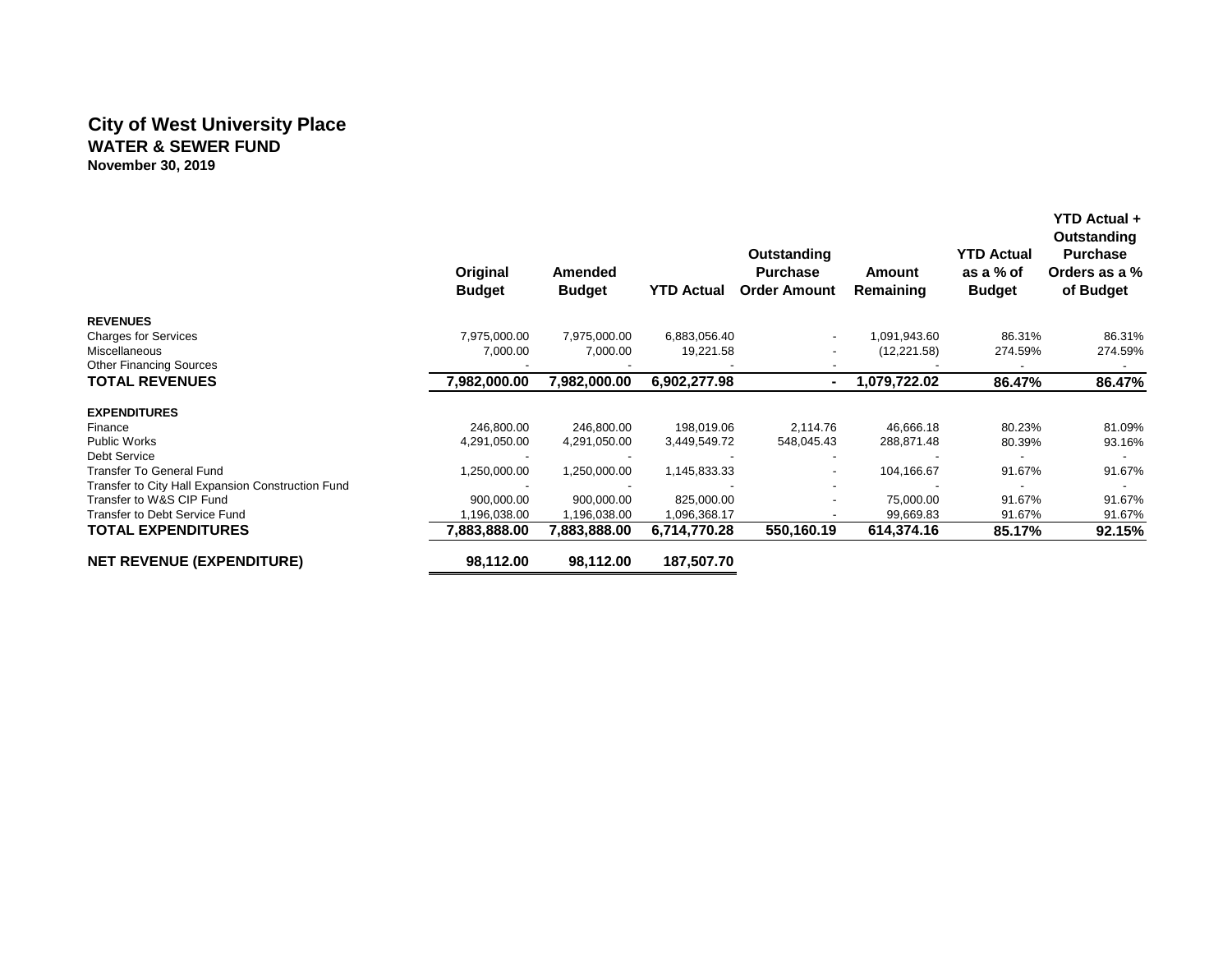### **City of West University Place SOLID WASTE FUND November 30, 2019**

|                                  | Original<br><b>Budget</b> | Amended<br><b>Budget</b> | <b>YTD Actual</b> | Outstanding<br><b>Purchase</b><br><b>Order Amount</b> | Amount<br>Remaining | <b>YTD Actual</b><br>as a % of<br><b>Budget</b> | YTD Actual +<br>Outstanding<br><b>Purchase</b><br>Orders as a %<br>of Budget |
|----------------------------------|---------------------------|--------------------------|-------------------|-------------------------------------------------------|---------------------|-------------------------------------------------|------------------------------------------------------------------------------|
| <b>REVENUES</b>                  |                           |                          |                   |                                                       |                     |                                                 |                                                                              |
| Solid Waste Collection           | 1,752,500.00              | 1,752,500.00             | 1,445,197.90      | ۰                                                     | 307.302.10          | 82.46%                                          | 82.46%                                                                       |
| Sales of Recyclables             |                           |                          | 130.40            | -                                                     | (130.40)            |                                                 |                                                                              |
| <b>Miscellaneous</b>             | 8,500.00                  | 8,500.00                 | 13,738.68         | -                                                     | (5,238.68)          | 161.63%                                         | 161.63%                                                                      |
| Intergovernmental                |                           |                          | 27,500.00         |                                                       | (27,500.00)         |                                                 |                                                                              |
| <b>TOTAL REVENUES</b>            | 1,761,000.00              | 1,761,000.00             | 1,486,566.98      | ٠                                                     | 274,433.02          | 84.42%                                          | 84.42%                                                                       |
| <b>EXPENDITURES</b>              |                           |                          |                   |                                                       |                     |                                                 |                                                                              |
| Curbside Solid Waste             | 1,263,600.00              | 1,263,600.00             | 1,123,665.38      | 54,423.70                                             | 85,510.92           | 88.93%                                          | 93.23%                                                                       |
| <b>Curbside Recycling</b>        | 365,800.00                | 365,800.00               | 329,416.08        | 30,929.32                                             | 5,454.60            | 90.05%                                          | 98.51%                                                                       |
| Curbside Green Waste Recycling   | 191,700.00                | 191,700.00               | 157,214.63        | 6,607.76                                              | 27,877.61           | 82.01%                                          | 85.46%                                                                       |
| <b>TOTAL EXPENDITURES</b>        | 1,821,100.00              | 1,821,100.00             | 1.610.296.09      | 91,960.78                                             | 118,843.13          | 88.42%                                          | 93.47%                                                                       |
| <b>NET REVENUE (EXPENDITURE)</b> | (60, 100.00)              | (60, 100.00)             | (123, 729.11)     |                                                       |                     |                                                 |                                                                              |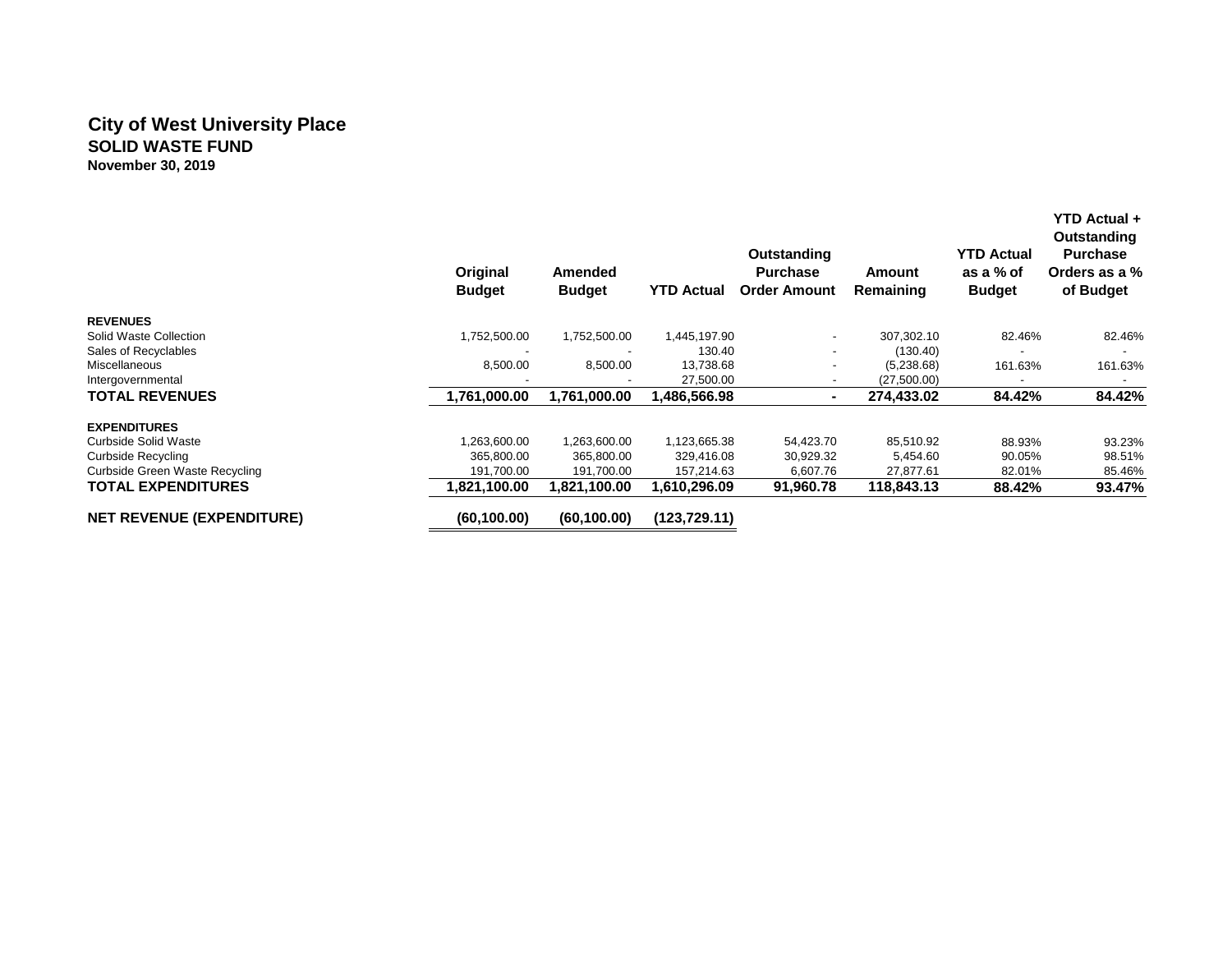## **City of West University Place TECHNOLOGY MANAGEMENT FUND November 30, 2019**

|                                             | Original<br><b>Budget</b> | Amended<br><b>Budget</b> | <b>YTD Actual</b> | Outstanding<br><b>Purchase</b><br><b>Order Amount</b> | Amount<br>Remaining | YTD actual as Orders as a %<br>a % of Budget | <b>YTD Actual +</b><br>Outstanding<br><b>Purchase</b><br>of Budget |
|---------------------------------------------|---------------------------|--------------------------|-------------------|-------------------------------------------------------|---------------------|----------------------------------------------|--------------------------------------------------------------------|
| <b>REVENUES</b>                             |                           |                          |                   |                                                       |                     |                                              |                                                                    |
| <b>TRANSFER FROM GENERAL FUND</b>           | 1,435,500.00              | 1,435,500.00             | 1,315,875.00      | $\blacksquare$                                        | 119,625.00          | 91.67%                                       | 91.67%                                                             |
| <b>TRANSFER FROM WATER &amp; SEWER FUND</b> | 137,800.00                | 137,800.00               | 126,316.67        |                                                       | 11,483.33           | 91.67%                                       | 91.67%                                                             |
| TRANSFER FROM SOLID WASTE FUND              | 43,800.00                 | 43,800.00                | 40,150.00         |                                                       | 3,650.00            | 91.67%                                       | 91.67%                                                             |
| <b>EARNINGS ON INVESTMENTS</b>              | 4,200.00                  | 4,200.00                 | 9,540.53          |                                                       | (5,340.53)          | 227.16%                                      | 227.16%                                                            |
| <b>MISCELLANEOUS</b>                        |                           |                          | 650.00            |                                                       | (650.00)            |                                              |                                                                    |
| <b>TOTAL REVENUES</b>                       | 1,621,300.00              | 1,621,300.00             | 1,492,532.20      | $\blacksquare$                                        | 128,767.80          | 92.06%                                       | 92.06%                                                             |
| <b>EXPENDITURES</b>                         |                           |                          |                   |                                                       |                     |                                              |                                                                    |
| PERSONNEL                                   | 592,700.00                | 592,700.00               | 557,988.22        |                                                       | 34,711.78           | 94.14%                                       | 94.14%                                                             |
| <b>EQUIPMENT MAINTENANCE</b>                | 20,000.00                 | 20,000.00                | 31,488.07         | $\overline{\phantom{a}}$                              | (11, 488.07)        | 157.44%                                      | 157.44%                                                            |
| HARDWARE & SOFTWARE MAINTENANCE CONTRACTS   | 600,000.00                | 600,000.00               | 558,481.17        | 92,728.21                                             | (51, 209.38)        | 93.08%                                       | 108.53%                                                            |
| TELE-COMMUNICATIONS & DATA & RADIO          | 227,000.00                | 227,000.00               | 183,688.92        | 12,678.09                                             | 30,632.99           | 80.92%                                       | 86.51%                                                             |
| SOFTWARE LICENSES                           |                           |                          | 694.10            |                                                       | (694.10)            |                                              | $\sim$                                                             |
| <b>CONSULTANTS</b>                          | 15,000.00                 | 15.000.00                | 2,683.08          |                                                       | 12,316.92           | 17.89%                                       | 17.89%                                                             |
| <b>TRAVEL &amp; TRAINING</b>                | 12,800.00                 | 12,800.00                | 4,497.24          | 6,152.25                                              | 2,150.51            | 35.13%                                       | 83.20%                                                             |
| <b>TECHNOLOGY PROJECTS</b>                  |                           |                          | 20,045.00         |                                                       | (20,045.00)         |                                              | $\sim$                                                             |
| <b>HIGH TECHNOLOGY REPLACEMENTS</b>         | 90,000.00                 | 90,000.00                | 57,692.92         |                                                       | 32,307.08           | 64.10%                                       | 64.10%                                                             |
| <b>TOTAL EXPENDITURES</b>                   | 1,557,500.00              | 1,557,500.00             | 1,417,258.72      | 111,558.55                                            | 28,682.73           | 91.00%                                       | 98.16%                                                             |
| <b>NET REVENUE (EXPENDITURE)</b>            | 63,800.00                 | 63,800.00                | 75,273.48         |                                                       |                     |                                              |                                                                    |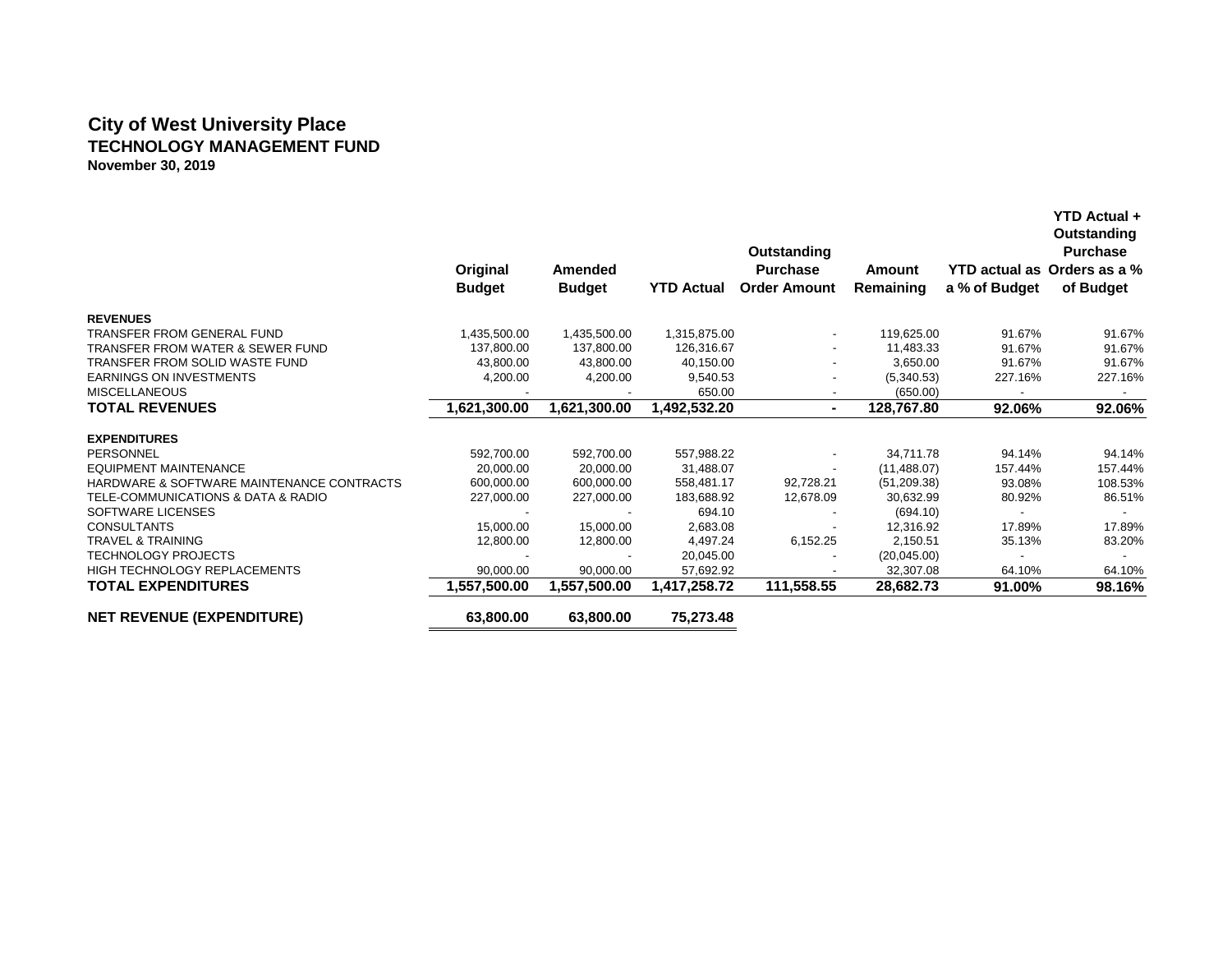## **City of West University Place VEHICLE REPLACEMENT FUND November 30, 2019**

|                                             | Original<br><b>Budget</b> | Amended<br><b>Budget</b> | <b>YTD Actual</b> | Outstanding<br><b>Purchase</b><br><b>Order Amount</b> | Amount<br>Remaining | <b>YTD Actual</b><br>as a % of<br><b>Budget</b> | <b>YTD Actual +</b><br>Outstanding<br><b>Purchase</b><br>Orders as a %<br>of Budget |
|---------------------------------------------|---------------------------|--------------------------|-------------------|-------------------------------------------------------|---------------------|-------------------------------------------------|-------------------------------------------------------------------------------------|
| <b>REVENUES</b>                             |                           |                          |                   |                                                       |                     |                                                 |                                                                                     |
| <b>TRANSFER FROM GENERAL FUND</b>           | 343,300.00                | 343,300.00               | 314,691.67        | $\blacksquare$                                        | 28,608.33           | 91.67%                                          | 91.67%                                                                              |
| <b>TRANSFER FROM WATER &amp; SEWER FUND</b> | 90,000.00                 | 90,000.00                | 82,500.00         |                                                       | 7,500.00            | 91.67%                                          | 91.67%                                                                              |
| TRANSFER FROM SOLID WASTE FUND              | 215,000.00                | 215,000.00               | 197,083.33        |                                                       | 17,916.67           | 91.67%                                          | 91.67%                                                                              |
| SALE OF CITY PROPERTY                       |                           |                          | 15,850.00         | ٠                                                     | (15, 850.00)        |                                                 |                                                                                     |
| <b>EARNINGS ON INVESTMENTS</b>              | 34,000.00                 | 34,000.00                | 60,853.54         | ٠                                                     | (26, 853.54)        | 178.98%                                         | 178.98%                                                                             |
| <b>INSURANCE REFUNDS</b>                    |                           |                          | 36,692.67         | $\overline{\phantom{a}}$                              | (36,692.67)         |                                                 |                                                                                     |
| <b>TOTAL REVENUES</b>                       | 682,300.00                | 682,300.00               | 707,671.21        | $\blacksquare$                                        | (25, 371.21)        | 103.72%                                         | 103.72%                                                                             |
| <b>EXPENDITURES</b>                         |                           |                          |                   |                                                       |                     |                                                 |                                                                                     |
| <b>AUTOMOBILES</b>                          | 30,000.00                 | 214,404.00               | 121,944.00        | 74,068.00                                             | 18,392.00           | 56.88%                                          | 91.42%                                                                              |
| <b>LIGHT TRUCKS</b>                         | 26,000.00                 | 26,000.00                | 27,644.80         |                                                       | (1,644.80)          | 106.33%                                         | 106.33%                                                                             |
| <b>TRUCKS</b>                               | 150,000.00                | 150,000.00               | 295,629.92        | 65,352.85                                             | (210, 982.77)       | 197.09%                                         | 240.66%                                                                             |
| <b>TOTAL EXPENDITURES</b>                   | 206,000.00                | 390,404.00               | 445,218.72        | 139,420.85                                            | (194,235.57)        | 114.04%                                         | 149.75%                                                                             |
| <b>NET REVENUE (EXPENDITURE)</b>            | 476,300.00                | 291,896.00               | 262,452.49        |                                                       |                     |                                                 |                                                                                     |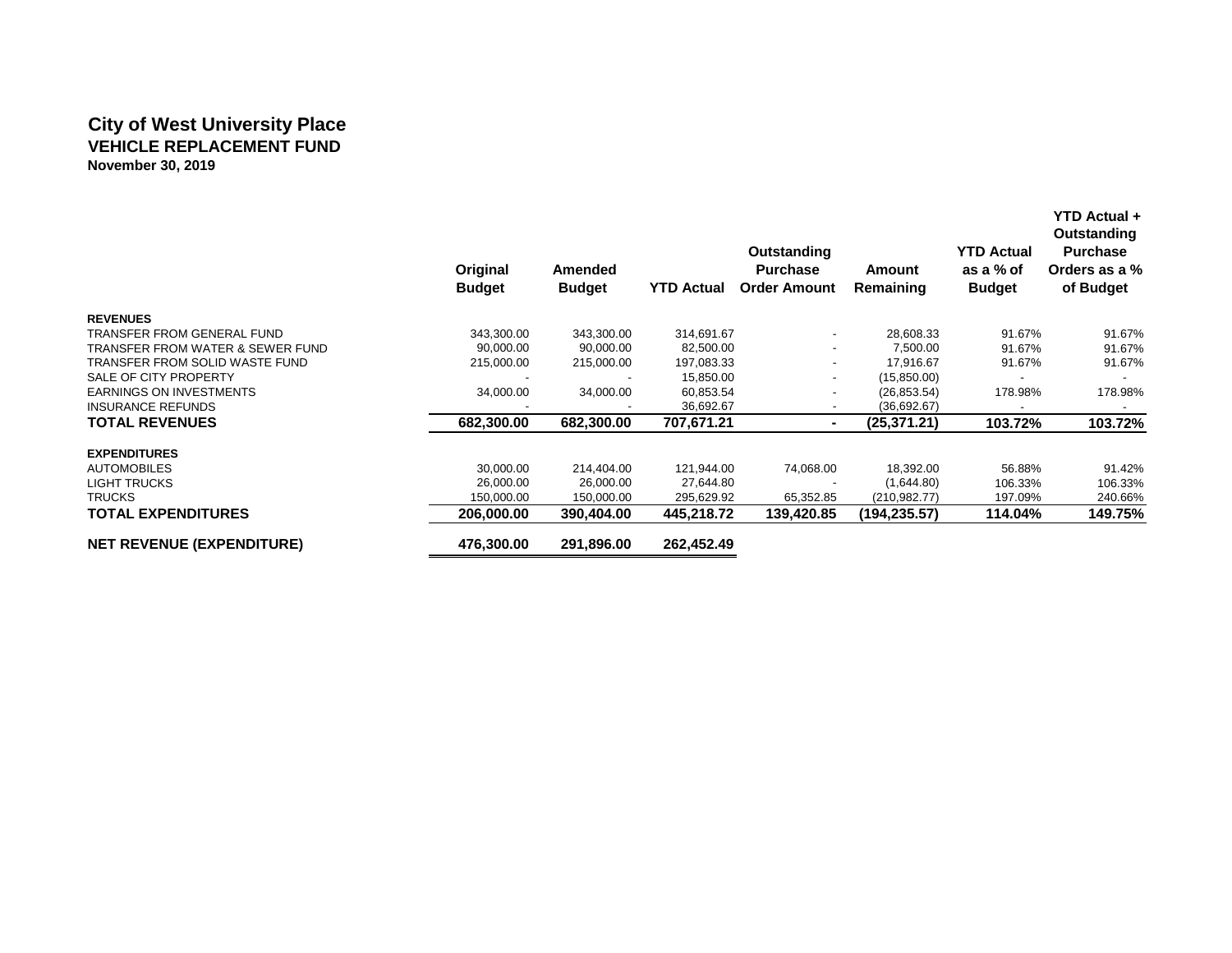## **City of West University Place ASSET REPLACEMENT FUND November 30, 2019**

|                                  | Original<br><b>Budget</b> | <b>Amended</b><br><b>Budget</b> | <b>YTD Actual</b> | Outstanding<br><b>Purchase</b><br><b>Order Amount</b> | Amount<br>Remaining | <b>YTD Actual</b><br>as a % of<br><b>Budget</b> | YTD Actual +<br>Outstanding<br><b>Purchase</b><br>Orders as a %<br>of Budget |
|----------------------------------|---------------------------|---------------------------------|-------------------|-------------------------------------------------------|---------------------|-------------------------------------------------|------------------------------------------------------------------------------|
| <b>REVENUES</b>                  |                           |                                 |                   |                                                       |                     |                                                 |                                                                              |
| TRANSFER FROM GENERAL FUND       | 575,400.00                | 575,400.00                      | 527,450.00        |                                                       | 47,950.00           | 91.67%                                          | 91.67%                                                                       |
| SALE OF CITY PROPERTY            |                           |                                 | 1,875.00          |                                                       | (1,875.00)          |                                                 |                                                                              |
| <b>EARNINGS ON INVESTMENTS</b>   | 28,200.00                 | 28,200.00                       | 51,009.55         |                                                       | (22,809.55)         | 180.88%                                         | 180.88%                                                                      |
| <b>MISCELLANEOUS</b>             | 10,000.00                 | 10,000.00                       | 4,906.98          |                                                       | 5,093.02            | 49.07%                                          | 49.07%                                                                       |
| <b>TOTAL REVENUES</b>            | 613,600.00                | 613,600.00                      | 585,241.53        |                                                       | 28,358.47           | 95.38%                                          | 95.38%                                                                       |
| <b>EXPENDITURES</b>              |                           |                                 |                   |                                                       |                     |                                                 |                                                                              |
| OTHER EQUIPMENT                  | 257,800.00                | 257,800.00                      | 204,222.60        |                                                       | 53.577.40           | 79.22%                                          | 79.22%                                                                       |
| <b>TOTAL EXPENDITURES</b>        | 257,800.00                | 257,800.00                      | 204,222.60        |                                                       | 53,577.40           | 79.22%                                          | 79.22%                                                                       |
| <b>NET REVENUE (EXPENDITURE)</b> | 355,800,00                | 355,800,00                      | 381,018.93        |                                                       |                     |                                                 |                                                                              |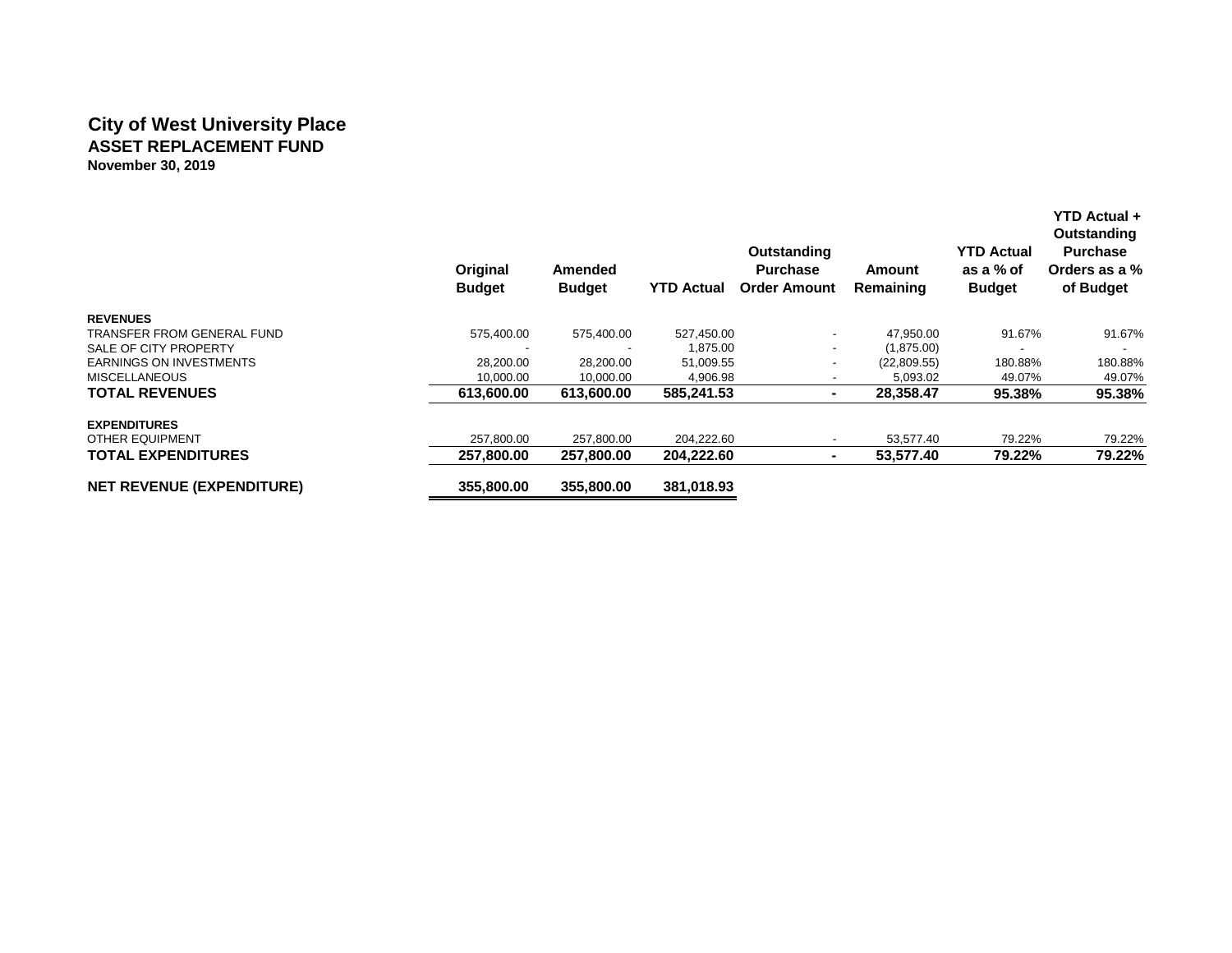#### **City of West University Place EMPLOYEE BENEFIT FUND November 30, 2019**

|                             | Original<br><b>Budget</b> | Amended<br><b>Budget</b> | <b>YTD Actual</b> | Outstanding<br><b>Purchase</b><br><b>Order Amount</b> | <b>Amount</b><br><b>Remaining</b> | <b>YTD Actual</b><br>as a % Budget | <b>YTD Actual +</b><br>Outstanding<br><b>Purchase</b><br>Orders as a %<br>of Budget |
|-----------------------------|---------------------------|--------------------------|-------------------|-------------------------------------------------------|-----------------------------------|------------------------------------|-------------------------------------------------------------------------------------|
| <b>REVENUES</b>             |                           |                          |                   |                                                       |                                   |                                    |                                                                                     |
| <b>Charges for Services</b> | 2,637,500.00              | 2,637,500.00             | 2,117,903.78      | $\overline{\phantom{a}}$                              | 519,596.22                        | 80.30%                             | 80.30%                                                                              |
| Miscellaneous               | 15,000.00                 | 15,000.00                | 28,439.85         | ٠                                                     | (13, 439.85)                      | 189.60%                            | 189.60%                                                                             |
| Transfers In                |                           |                          |                   |                                                       |                                   |                                    |                                                                                     |
| <b>TOTAL REVENUES</b>       | 2,652,500.00              | 2,652,500.00             | 2,146,343.63      | $\overline{\phantom{0}}$                              | 506,156.37                        | 80.92%                             | 80.92%                                                                              |
| <b>EXPENDITURES</b>         |                           |                          |                   |                                                       |                                   |                                    |                                                                                     |
| <b>Personnel Services</b>   | 2,512,500.00              | 2,512,500.00             | 2,027,817.13      | 1,416.80                                              | 483,266.07                        | 80.71%                             | 80.77%                                                                              |
| <b>Services</b>             | 61,100.00                 | 61,100.00                | 53,445.61         | 39,081.25                                             | (31, 426.86)                      | 87.47%                             | 151.44%                                                                             |
| Transfers Out               | 142.500.00                | 142,500.00               | 130,625.00        |                                                       | 11,875.00                         | 91.67%                             | 91.67%                                                                              |
| <b>TOTAL EXPENDITURES</b>   | 2,716,100.00              | 2,716,100.00             | 2,211,887.74      | 40,498.05                                             | 463,714.21                        | 81.44%                             | 82.93%                                                                              |
| <b>NET REVENUE</b>          | (63,600.00)               | (63,600,00)              | (65, 544.11)      |                                                       |                                   |                                    |                                                                                     |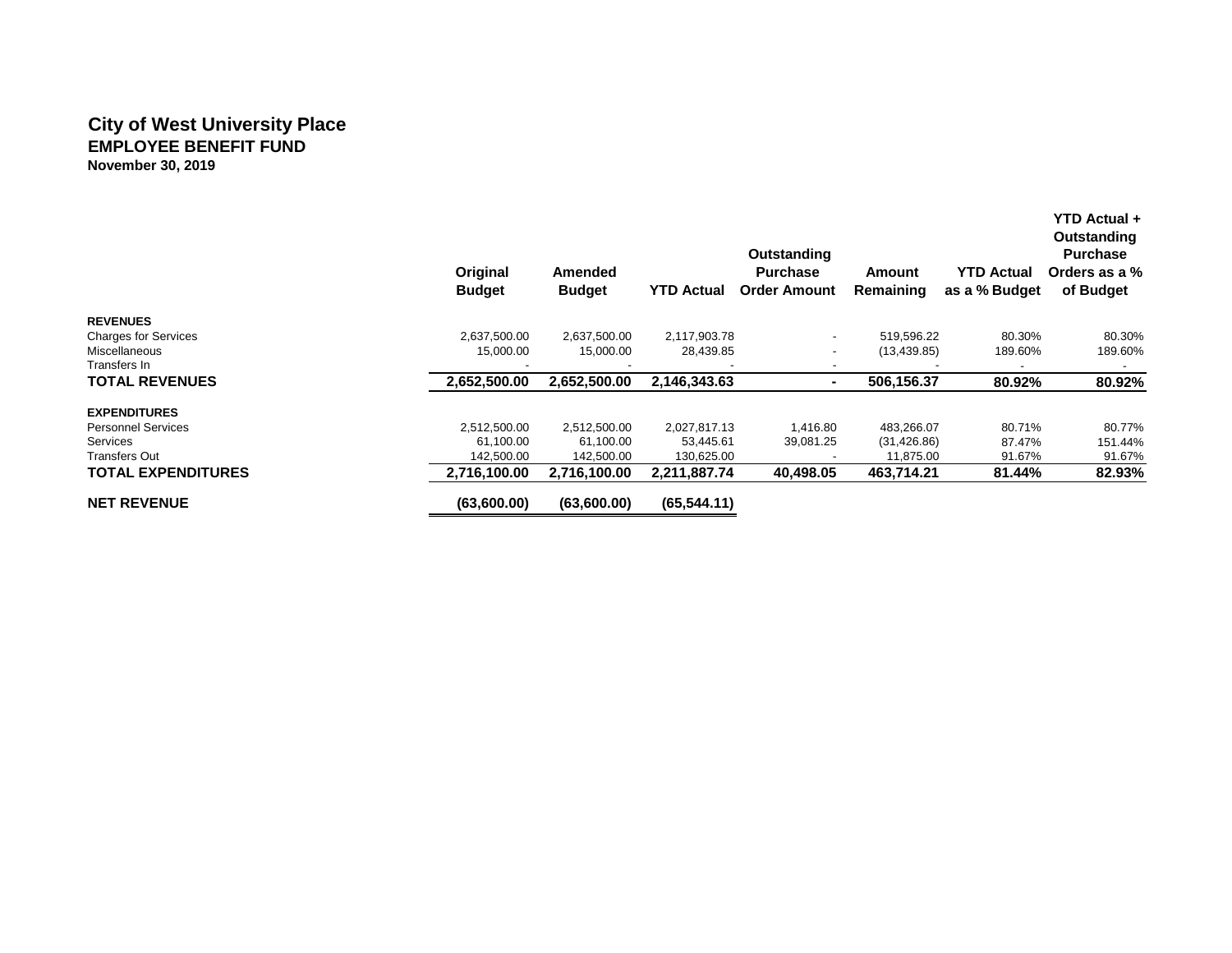### **City of West University Place DEBT SERVICE FUND November 30, 2019**

|                                            | Original<br><b>Budget</b> | Amended<br><b>Budget</b> | <b>YTD Actual</b> | Outstanding<br><b>Purchase</b><br><b>Order Amount</b> | Amount<br>Remaining | <b>YTD Actual</b><br>as a % of<br><b>Budget</b> | <b>YTD Actual +</b><br>Outstanding<br><b>Purchase</b><br>Orders as a %<br>of Budget |
|--------------------------------------------|---------------------------|--------------------------|-------------------|-------------------------------------------------------|---------------------|-------------------------------------------------|-------------------------------------------------------------------------------------|
| <b>REVENUES</b>                            |                           |                          |                   |                                                       |                     |                                                 |                                                                                     |
| <b>CURRENT YEAR PROPERTY TAXES</b>         | 7,634,454.00              | 7,634,454.00             | 8,052,666.38      | $\overline{\phantom{a}}$                              | (418, 212, 38)      | 105.48%                                         | 105.48%                                                                             |
| PRIOR YEAR PROPERTY TAXES                  | 16,700.00                 | 16,700.00                | 21,564.77         |                                                       | (4,864.77)          | 129.13%                                         | 129.13%                                                                             |
| PENALTY AND INTEREST                       | 32,500.00                 | 32,500.00                | 32,401.26         |                                                       | 98.74               | 99.70%                                          | 99.70%                                                                              |
| <b>EARNINGS ON INVESTMENTS</b>             | 13,900.00                 | 13,900.00                | 3,586.04          |                                                       | 10,313.96           | 25.80%                                          | 25.80%                                                                              |
| TRANSFER FROM 2019 CERT OF OBLIGATION FUND |                           |                          | 4,747.42          | -                                                     | (4,747.42)          |                                                 |                                                                                     |
| TRANSFER FROM WATER & SEWER FUND           | 1,196,038.00              | 1,196,038.00             | 1,096,368.17      |                                                       | 99,669.83           | 91.67%                                          | 91.67%                                                                              |
| <b>TOTAL REVENUES</b>                      | 8,893,592.00              | 8.893.592.00             | 9,211,334.04      |                                                       | (317,742.04)        | 103.57%                                         | 103.57%                                                                             |
| <b>EXPENDITURES</b>                        |                           |                          |                   |                                                       |                     |                                                 |                                                                                     |
| <b>BOND PRINCIPAL</b>                      | 7,910,000.00              | 7,910,000.00             | 7,910,000.00      |                                                       |                     | 100.00%                                         | 100.00%                                                                             |
| <b>INTEREST ON BONDS</b>                   | 920,492.00                | 920,492.00               | 920,492.02        |                                                       | (0.02)              | 100.00%                                         | 100.00%                                                                             |
| <b>FISCAL AGENT FEES</b>                   | 9,000.00                  | 9,000.00                 | 5,603.00          |                                                       | 3,397.00            | 62.26%                                          | 62.26%                                                                              |
| <b>ISSUANCE COSTS</b>                      | 50,000.00                 | 50,000.00                | 4,747.42          |                                                       | 45,252.58           | 9.49%                                           | 9.49%                                                                               |
| <b>TOTAL EXPENDITURES</b>                  | 8,889,492.00              | 8,889,492.00             | 8,840,842.44      | $\blacksquare$                                        | 48,649.56           | 99.45%                                          | 99.45%                                                                              |
| <b>NET REVENUE (EXPENDITURE)</b>           | 4,100.00                  | 4,100.00                 | 370,491.60        |                                                       |                     |                                                 |                                                                                     |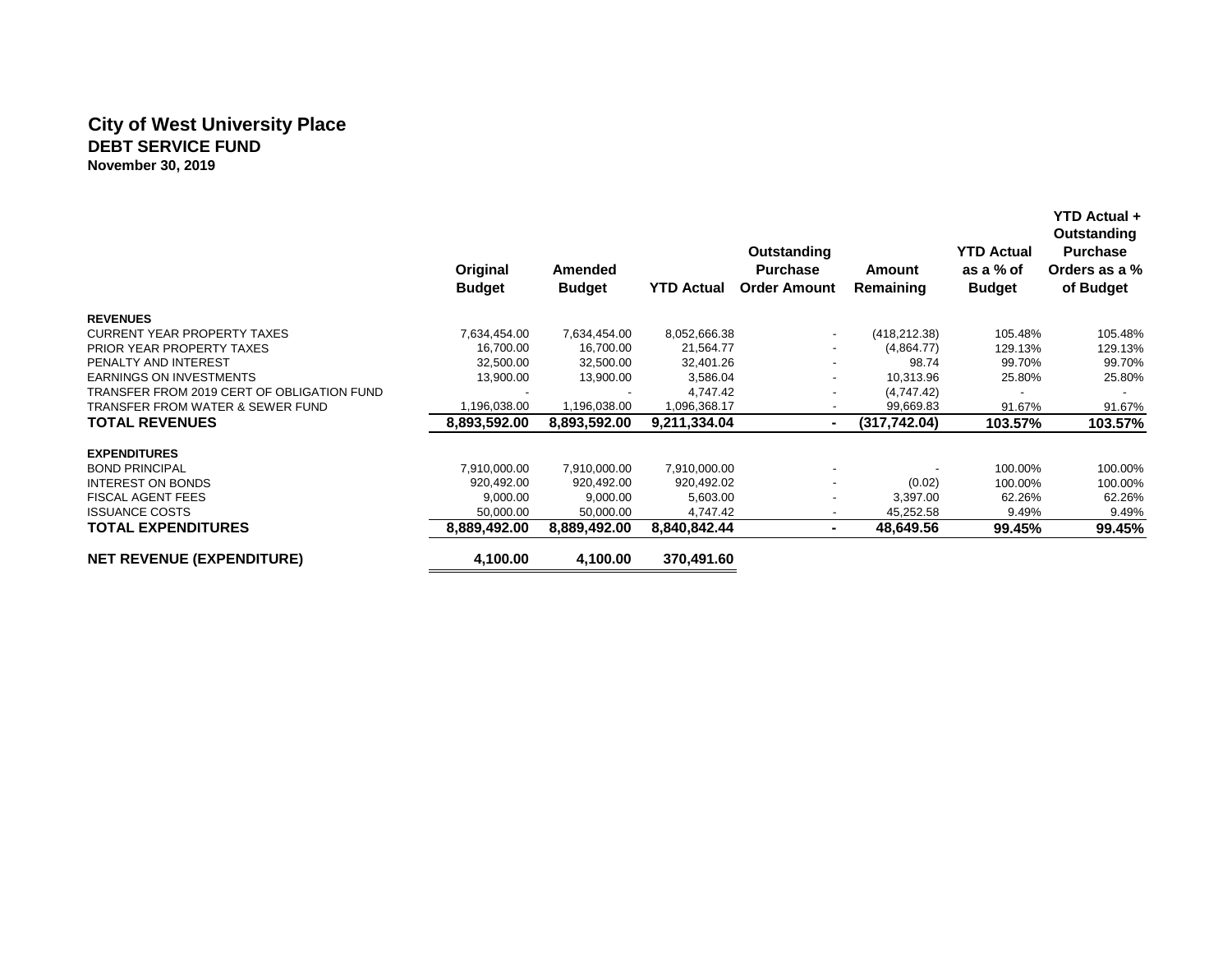### **City of West University Place CAPITAL PROJECTS FUND November 30, 2019**

|                                            | Original<br><b>Budget</b> | Amended<br><b>Budget</b> | <b>YTD Actual</b> | Outstanding<br><b>Purchase</b><br><b>Order Amount</b> | Amount<br>Remaining | <b>YTD Actual</b><br>as a % of<br><b>Budget</b> | <b>YTD Actual +</b><br>Outstanding<br><b>Purchase</b><br>Orders as a %<br>of Budget |
|--------------------------------------------|---------------------------|--------------------------|-------------------|-------------------------------------------------------|---------------------|-------------------------------------------------|-------------------------------------------------------------------------------------|
| <b>REVENUES</b>                            |                           |                          |                   |                                                       |                     |                                                 |                                                                                     |
| <b>FEMA REIMBURSEMENT</b>                  |                           |                          | 15,711.68         | $\overline{\phantom{a}}$                              | (15,711.68)         |                                                 |                                                                                     |
| <b>EARNINGS ON INVESTMENTS</b>             | 6,000.00                  | 6,000.00                 | 15,155.88         |                                                       | (9, 155.88)         | 252.60%                                         | 252.60%                                                                             |
| TRANSFER FROM CAPITAL RESERVE FUND         | 6,968.00                  | 6,968.00                 |                   |                                                       | 6,968.00            | $0.00\%$                                        | $0.00\%$                                                                            |
| TRANSFER FROM 2019 CERT OF OBLIGATION FUND |                           |                          | 45,542.16         | ٠                                                     | (45, 542.16)        |                                                 |                                                                                     |
| <b>FUTURE BOND PROCEEDS</b>                | 2,140,000.00              | 2,140,000.00             |                   | $\overline{\phantom{a}}$                              | 2,140,000.00        | $0.00\%$                                        | 0.00%                                                                               |
| <b>TOTAL REVENUES</b>                      | 2,152,968.00              | 2,152,968.00             | 76,409.72         | $\blacksquare$                                        | 2,076,558.28        | $3.55\%$                                        | 3.55%                                                                               |
| <b>EXPENDITURES</b>                        |                           |                          |                   |                                                       |                     |                                                 |                                                                                     |
| <b>TECHNOLOGY PROJECTS</b>                 |                           | 357,287.84               |                   |                                                       | 357,287.84          | $0.00\%$                                        | 0.00%                                                                               |
| <b>CONSTRUCTION COSTS</b>                  |                           | 93,200.00                | 268,191.08        | $\overline{\phantom{a}}$                              | (174, 991.08)       | 287.76%                                         | 287.76%                                                                             |
| OTHER CONSTRUCTION COSTS                   | 2,300,000.00              | 2,476,844.10             | 33,310.28         | 4,674.10                                              | 2,438,859.72        | 1.34%                                           | 1.53%                                                                               |
| <b>TOTAL EXPENDITURES</b>                  | 2.300.000.00              | 2,927,331.94             | 301,501.36        | 4.674.10                                              | 2,621,156.48        | 10.30%                                          | 10.46%                                                                              |
| <b>NET REVENUE (EXPENDITURE)</b>           | (147,032.00)              | (774, 363.94)            | (225,091.64)      |                                                       |                     |                                                 |                                                                                     |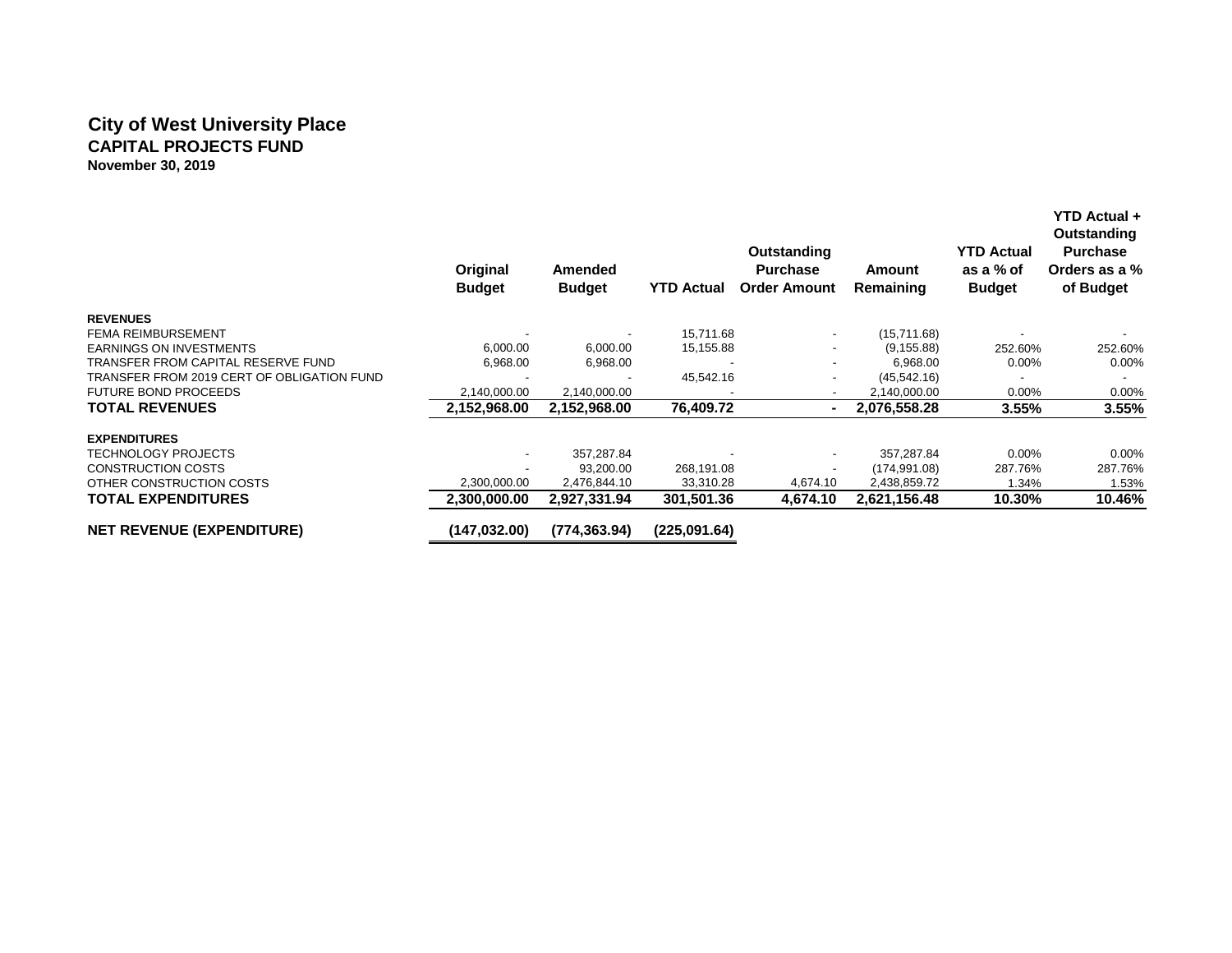## **City of West University Place 2019 CO's November 30, 2019**

|                                     | Original<br><b>Budget</b> | Amended<br><b>Budget</b> | <b>YTD Actual</b> | Outstanding<br><b>Purchase</b><br><b>Order Amount</b> | Amount<br>Remaining | <b>YTD Actual</b><br>as a % of<br><b>Budget</b> | Outstanding<br><b>Purchase</b><br>Orders as a %<br>of Budget |
|-------------------------------------|---------------------------|--------------------------|-------------------|-------------------------------------------------------|---------------------|-------------------------------------------------|--------------------------------------------------------------|
| <b>REVENUES</b>                     |                           |                          |                   |                                                       |                     |                                                 |                                                              |
| <b>EARNINGS ON INVESTMENTS</b>      |                           |                          | 50,675.25         |                                                       | (50,675.25)         |                                                 |                                                              |
| CERTIFICATES OF OBLIGATION PROCEEDS |                           |                          | 4,040,000.00      |                                                       | (4,040,000.00)      |                                                 |                                                              |
| PREMIUM ON BONDS                    |                           |                          | 559,844.85        |                                                       | (559, 844.85)       |                                                 |                                                              |
| <b>TOTAL REVENUES</b>               |                           |                          | 4,650,520.10      | $\blacksquare$                                        | (4,650,520.10)      |                                                 |                                                              |
| <b>EXPENDITURES</b>                 |                           |                          |                   |                                                       |                     |                                                 |                                                              |
| <b>ISSUANCE COSTS</b>               |                           |                          | 93,221.08         |                                                       | (93, 221.08)        |                                                 |                                                              |
| <b>TECHNOLOGY PROJECTS</b>          |                           | $\overline{\phantom{a}}$ | 110,024.90        | 247,262.94                                            | (357, 287.84)       |                                                 |                                                              |
| <b>CONSTRUCTION COSTS</b>           |                           |                          |                   | 1,731,902.00                                          | (1,731,902.00)      |                                                 |                                                              |
| TRANSFER TO DEBT SERVICE FUND       |                           |                          | 4,747.42          |                                                       | (4,747.42)          |                                                 |                                                              |
| <b>TRANSFER TO GENERAL FUND</b>     |                           |                          | 86,953.60         |                                                       | (86,953.60)         |                                                 |                                                              |
| TRANSFER TO CAPITAL PROJECT FUND    |                           |                          | 45,542.16         |                                                       | (45, 542.16)        |                                                 |                                                              |
| <b>TOTAL EXPENDITURES</b>           |                           |                          | 340,489.16        | 1,979,164.94                                          | (2,319,654.10)      |                                                 |                                                              |
| <b>NET REVENUE (EXPENDITURE)</b>    |                           |                          | 4,310,030.94      |                                                       |                     |                                                 |                                                              |

 **YTD Actual +**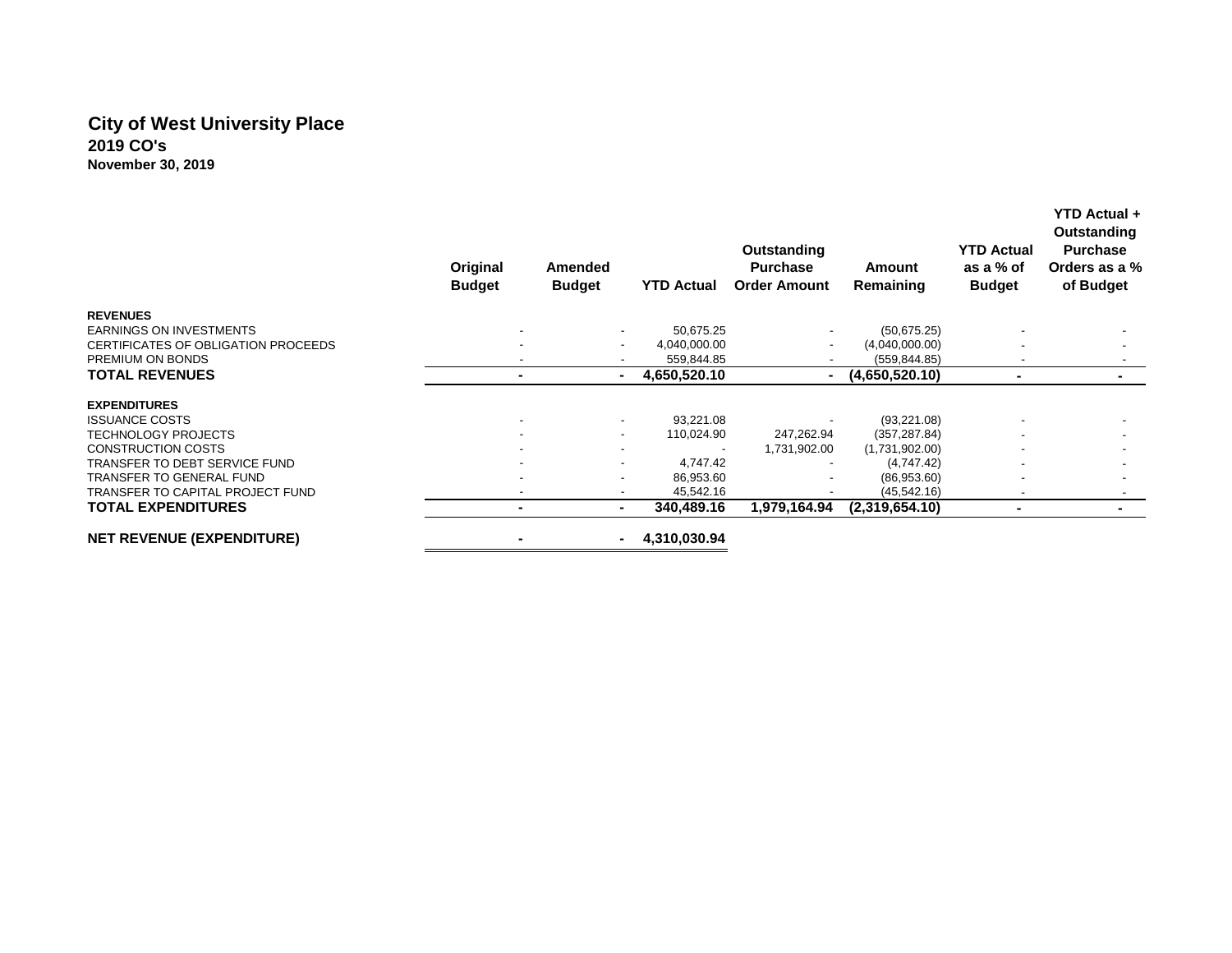## **City of West University Place CAPITAL RESERVE FUND November 30, 2019**

|                                          | Original<br><b>Budget</b> | Amended<br><b>Budget</b> | <b>YTD Actual</b> | Outstanding<br><b>Purchase</b><br><b>Order Amount</b> | Amount<br>Remaining | <b>YTD Actual</b><br>as a % of<br><b>Budget</b> | Outstanding<br><b>Purchase</b><br>Orders as a %<br>of Budget |
|------------------------------------------|---------------------------|--------------------------|-------------------|-------------------------------------------------------|---------------------|-------------------------------------------------|--------------------------------------------------------------|
| <b>REVENUES</b><br><b>TOTAL REVENUES</b> | $\blacksquare$            | $\blacksquare$           | -                 | $\overline{\phantom{a}}$                              |                     |                                                 |                                                              |
|                                          |                           |                          |                   |                                                       |                     |                                                 |                                                              |
| <b>EXPENDITURES</b>                      |                           |                          |                   |                                                       |                     |                                                 |                                                              |
| TRANSFER TO CAPITAL PROJECTS FUND        | 6.968.00                  | 6.968.00                 |                   | $\overline{\phantom{a}}$                              | 6.968.00            | $0.00\%$                                        | 0.00%                                                        |
| <b>TOTAL EXPENDITURES</b>                | 6,968.00                  | 6,968.00                 | ۰                 |                                                       | 6,968.00            | $0.00\%$                                        | $0.00\%$                                                     |
| <b>NET REVENUE (EXPENDITURE)</b>         | (6,968.00)                | (6,968.00)               | -                 |                                                       |                     |                                                 |                                                              |

 **YTD Actual +**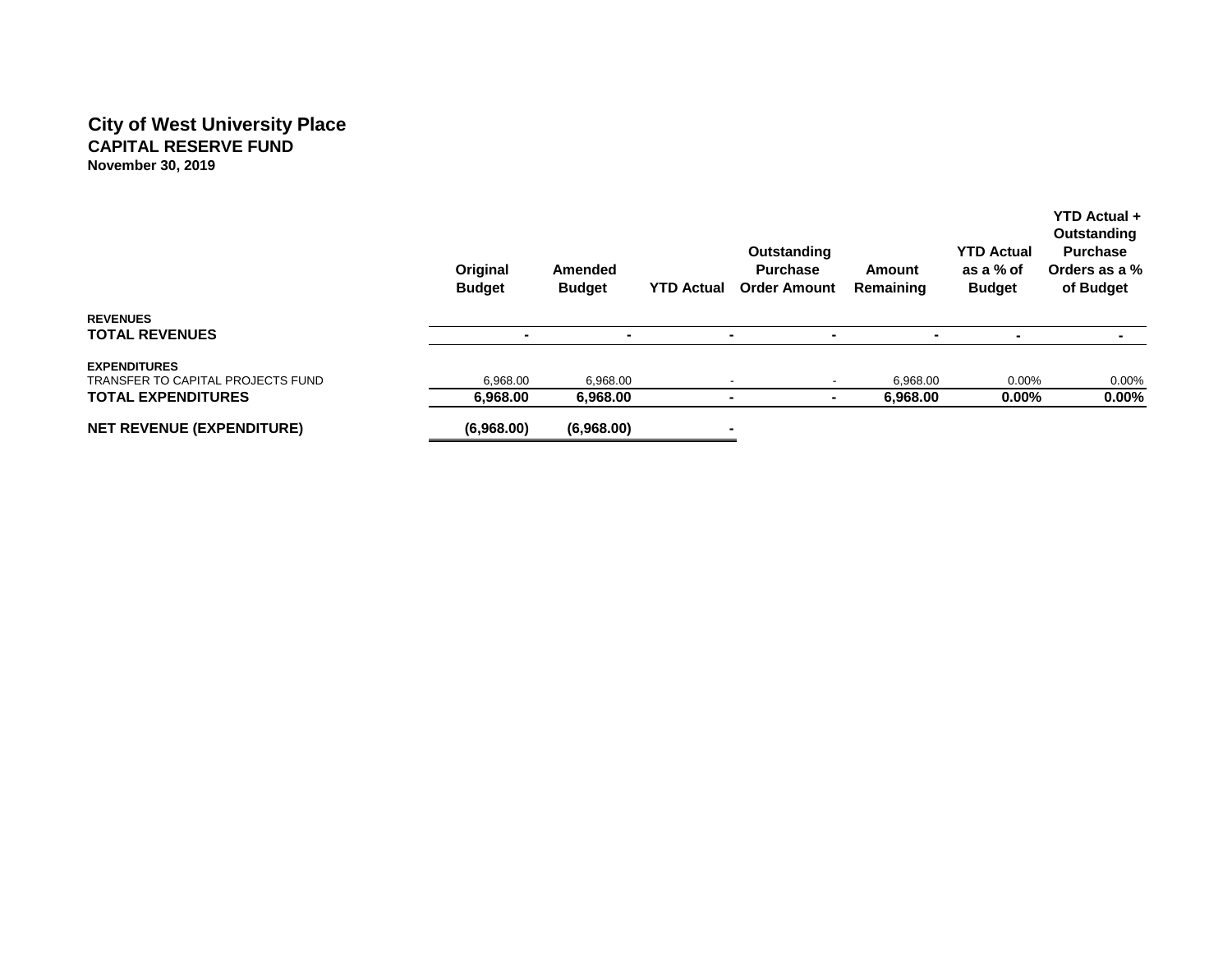## **City of West University Place TRANSPORTATION IMPROVEMENT FUND November 30, 2019**

|                                  | Original<br><b>Budget</b> | Amended<br><b>Budget</b> | <b>YTD Actual</b> | Outstanding<br><b>Purchase</b><br><b>Order Amount</b> | Amount<br>Remaining | <b>YTD Actual</b><br>as a % of<br><b>Budget</b> | YTD Actual +<br>Outstanding<br><b>Purchase</b><br>Orders as a %<br>of Budget |
|----------------------------------|---------------------------|--------------------------|-------------------|-------------------------------------------------------|---------------------|-------------------------------------------------|------------------------------------------------------------------------------|
| <b>REVENUES</b>                  |                           |                          |                   |                                                       |                     |                                                 |                                                                              |
| <b>FEDERAL GRANT</b>             | 800,000.00                | 800,000.00               | 248,225.86        |                                                       | 551,774.14          | 31.03%                                          | 31.03%                                                                       |
| <b>FEMA REIMBURSEMENT</b>        | 1,173,750.00              | 1,173,750.00             |                   |                                                       | 1,173,750.00        | $0.00\%$                                        | 0.00%                                                                        |
| SOUTHSIDE PLACE                  | 58,125.00                 | 58,125.00                |                   |                                                       | 58,125.00           | $0.00\%$                                        | 0.00%                                                                        |
| <b>EARNINGS ON INVESTMENTS</b>   | 23,200.00                 | 23,200.00                | 40,881.46         |                                                       | (17,681.46)         | 176.21%                                         | 176.21%                                                                      |
| TRANSFER FROM METRO GRANT FUND   | 600,000.00                | 600,000.00               | 550,000.00        | ۰                                                     | 50,000.00           | 91.67%                                          | 91.67%                                                                       |
| <b>FUTURE BOND PROCEEDS</b>      | 833,125.00                | 833,125.00               |                   | ۰.                                                    | 833,125.00          | $0.00\%$                                        | 0.00%                                                                        |
| <b>TOTAL REVENUES</b>            | 3.488.200.00              | 3.488.200.00             | 839.107.32        |                                                       | 2.649.092.68        | 24.06%                                          | 24.06%                                                                       |
| <b>EXPENDITURES</b>              |                           |                          |                   |                                                       |                     |                                                 |                                                                              |
| PROFESSIONAL SERVICES            | 2,865,000.00              | 3,074,077.11             | 698,215.50        | 2,209,184.31                                          | 45,277.30           | 22.71%                                          | 94.58%                                                                       |
| <b>CONSTRUCTION COSTS</b>        |                           |                          | 184,544.06        | $\overline{\phantom{0}}$                              | (184, 544.06)       |                                                 |                                                                              |
| OTHER CONSTRUCTION COSTS         | 150,000.00                | 154,900.00               |                   |                                                       | 154,900.00          | 0.00%                                           | 0.00%                                                                        |
| <b>TOTAL EXPENDITURES</b>        | 3,015,000.00              | 3,228,977.11             | 882,759.56        | 2,209,184.31                                          | 15,633.24           | 27.34%                                          | 95.76%                                                                       |
| <b>NET REVENUE (EXPENDITURE)</b> | 473,200.00                | 259,222.89               | (43,652.24)       |                                                       |                     |                                                 |                                                                              |
|                                  |                           |                          |                   |                                                       |                     |                                                 |                                                                              |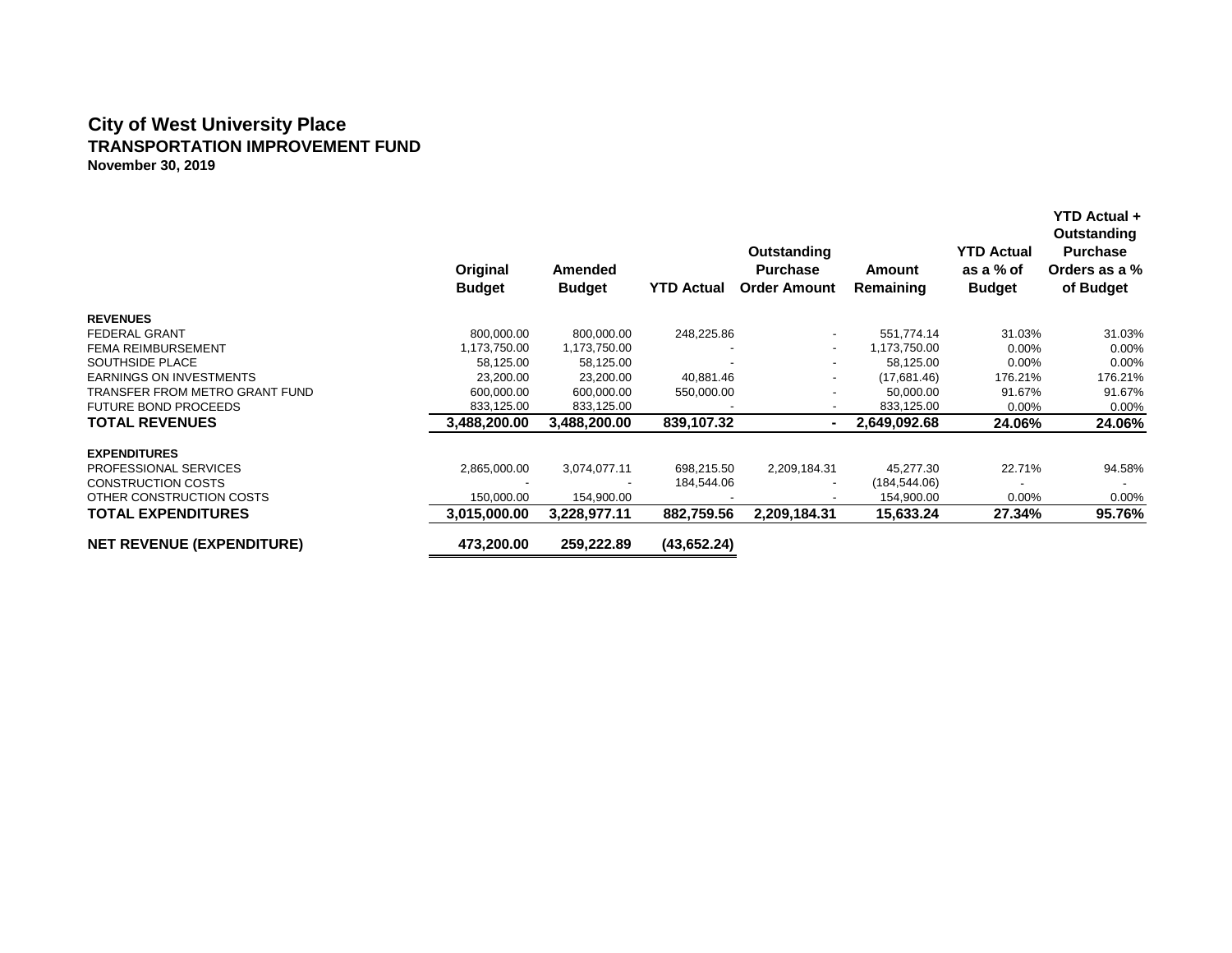#### **City of West University Place WATER & SEWER CAPITAL PROJECTS FUND November 30, 2019**

|                                  | Original<br><b>Budget</b> | Amended<br><b>Budget</b> | <b>YTD Actual</b> | Outstanding<br><b>Purchase</b><br><b>Order Amount</b> | Amount<br>Remaining | <b>YTD Actual</b><br>as a % of<br><b>Budget</b> | <b>YTD Actual +</b><br>Outstanding<br><b>Purchase</b><br>Orders as a %<br>of Budget |
|----------------------------------|---------------------------|--------------------------|-------------------|-------------------------------------------------------|---------------------|-------------------------------------------------|-------------------------------------------------------------------------------------|
| <b>REVENUES</b>                  |                           |                          |                   |                                                       |                     |                                                 |                                                                                     |
| <b>EARNINGS ON INVESTMENTS</b>   | 20.600.00                 | 20.600.00                | 46,350.85         | $\overline{\phantom{0}}$                              | (25,750.85)         | 225.00%                                         | 225.00%                                                                             |
| TRANSFER FROM WATER & SEWER FUND | 900,000.00                | 900,000.00               | 825,000.00        |                                                       | 75,000.00           | 91.67%                                          | 91.67%                                                                              |
| <b>TOTAL REVENUES</b>            | 920.600.00                | 920.600.00               | 871.350.85        | $\blacksquare$                                        | 49.249.15           | 94.65%                                          | 94.65%                                                                              |
| <b>EXPENDITURES</b>              |                           |                          |                   |                                                       |                     |                                                 |                                                                                     |
| PROFESSIONAL SERVICES            |                           | $\overline{\phantom{a}}$ | 211,324.19        | 45,874.13                                             | (257, 198.32)       |                                                 |                                                                                     |
| CONSTRUCTION COSTS               |                           |                          | 1,680.62          |                                                       | (1,680.62)          |                                                 |                                                                                     |
| OTHER CONSTRUCTION COSTS         | 920.000.00                | 2,555,000.00             | 25,499.00         | 541,000.00                                            | 1,988,501.00        | 1.00%                                           | 22.17%                                                                              |
| <b>TOTAL EXPENDITURES</b>        | 920,000.00                | 2,555,000.00             | 238,503.81        | 586.874.13                                            | 1,729,622.06        | 9.33%                                           | 32.30%                                                                              |
| <b>NET REVENUE (EXPENDITURE)</b> | 600.00                    | (1,634,400.00)           | 632.847.04        |                                                       |                     |                                                 |                                                                                     |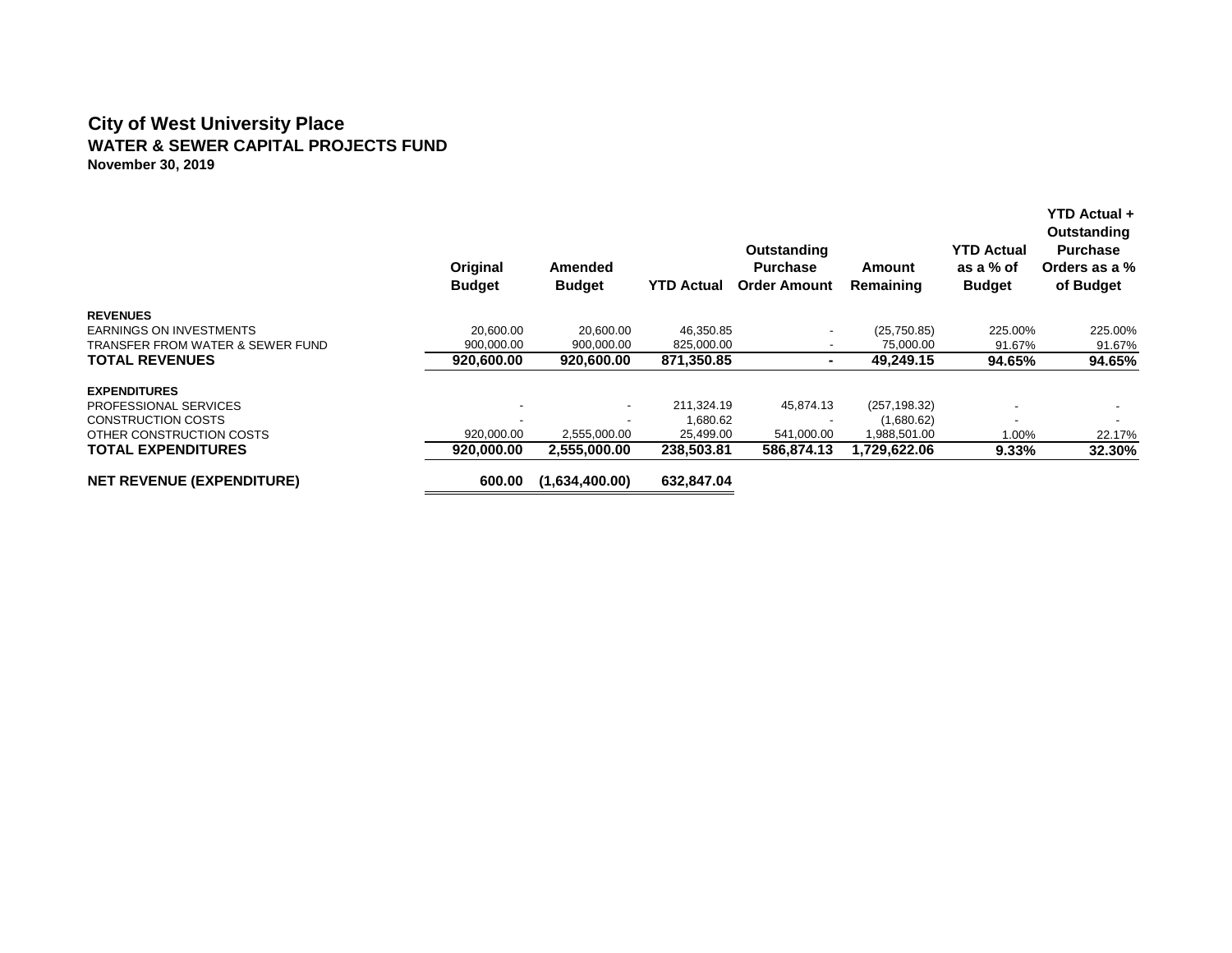#### **City of West University Place SPECIAL REVENUE FUNDS November 30, 2019**

|                                                                                    | <b>Original Budget</b> | Amended<br><b>Budget</b> | <b>YTD Actual</b>      | Outstanding<br><b>Purchase</b><br><b>Order Amount</b> | <b>Amount</b><br>Remaining | a % of Budget     | <b>YTD Actual +</b><br>Outstanding<br><b>Purchase</b><br>YTD Actual as Orders as a %<br>of Budget |
|------------------------------------------------------------------------------------|------------------------|--------------------------|------------------------|-------------------------------------------------------|----------------------------|-------------------|---------------------------------------------------------------------------------------------------|
| <b>PARKS DONATIONS FUND</b>                                                        |                        |                          |                        |                                                       |                            |                   |                                                                                                   |
| <b>TOTAL REVENUES</b>                                                              | 46,900.00              | 46,900.00                | 55,609.93              |                                                       | (8,709.93)                 | 118.57%           | 118.57%                                                                                           |
| <b>TOTAL EXPENDITURES</b>                                                          | 77,200.00              | 77,200.00                | 72,258.78              |                                                       | 4,941.22                   | 93.60%            | 93.60%                                                                                            |
| <b>NET REVENUE (EXPENDITURE)</b>                                                   | (30, 300.00)           | (30, 300.00)             | (16, 648.85)           | $\blacksquare$                                        | (13,651.15)                | 54.95%            | 54.95%                                                                                            |
| <b>FRIENDS OF WEST U PARKS FUND</b>                                                |                        |                          |                        |                                                       |                            |                   |                                                                                                   |
| <b>TOTAL REVENUES</b>                                                              |                        | 88,000.00                | 80,430.11              |                                                       | 7,569.89                   | 91.40%            | 91.40%                                                                                            |
| <b>TOTAL EXPENDITURES</b>                                                          |                        | 88,000.00                | 240,211.23             | 18,240.00                                             | (170, 451.23)              | 272.97%           | 293.69%                                                                                           |
| <b>NET REVENUE (EXPENDITURE)</b>                                                   | $\blacksquare$         | $\blacksquare$           | (159, 781.12)          | (18, 240.00)                                          | 178,021.12                 | $\blacksquare$    | $\blacksquare$                                                                                    |
| <b>COURT TECHNOLOGY FUND</b><br><b>TOTAL REVENUES</b><br><b>TOTAL EXPENDITURES</b> | 5,000.00               | 5,000.00                 | 9,562.98               |                                                       | (4, 562.98)                | 191.26%           | 191.26%                                                                                           |
| <b>NET REVENUE (EXPENDITURE)</b>                                                   | 5,000.00               | 5,000.00                 | 9,562.98               | $\blacksquare$                                        | (4, 562.98)                | 191.26%           | 191.26%                                                                                           |
| <b>TREE REPLACEMENT FUND</b><br><b>TOTAL REVENUES</b><br><b>TOTAL EXPENDITURES</b> | 33,800.00<br>35,000.00 | 33,800.00<br>35,000.00   | 27,515.71<br>50,360.00 |                                                       | 6,284.29<br>(15,360.00)    | 81.41%<br>143.89% | 81.41%<br>143.89%                                                                                 |
| <b>NET REVENUE (EXPENDITURE)</b>                                                   | (1,200.00)             | (1,200.00)               | (22, 844.29)           | $\blacksquare$                                        | 21,644.29                  | 1903.69%          | 1903.69%                                                                                          |
| <b>COURT BUILDING SECURITY FUND</b>                                                |                        |                          |                        |                                                       |                            |                   |                                                                                                   |
| <b>TOTAL REVENUES</b>                                                              | 5,100.00               | 5,100.00                 | 7,901.60               |                                                       | (2,801.60)                 | 154.93%           | 154.93%                                                                                           |
| <b>TOTAL EXPENDITURES</b>                                                          | 8,750.00               | 8,750.00                 | 5,750.00               |                                                       | 3,000.00                   | 65.71%            | 65.71%                                                                                            |
| <b>NET REVENUE (EXPENDITURE)</b>                                                   | (3,650.00)             | (3,650.00)               | 2,151.60               | $\blacksquare$                                        | (5,801.60)                 | $-58.95%$         | $-58.95%$                                                                                         |
| <b>METRO GENERAL MOBILITY FUND</b>                                                 |                        |                          |                        |                                                       |                            |                   |                                                                                                   |
| <b>TOTAL REVENUES</b>                                                              | 557,300.00             | 557,300.00               | 387,796.55             |                                                       | 169,503.45                 | 69.58%            | 69.58%                                                                                            |
| <b>TOTAL EXPENDITURES</b>                                                          | 600,000.00             | 600,000.00               | 550,000.00             |                                                       | 50,000.00                  | 91.67%            | 91.67%                                                                                            |
| <b>NET REVENUE (EXPENDITURE)</b>                                                   | (42,700.00)            | (42,700.00)              | (162, 203.45)          | $\blacksquare$                                        | 119,503.45                 | 379.87%           | 379.87%                                                                                           |